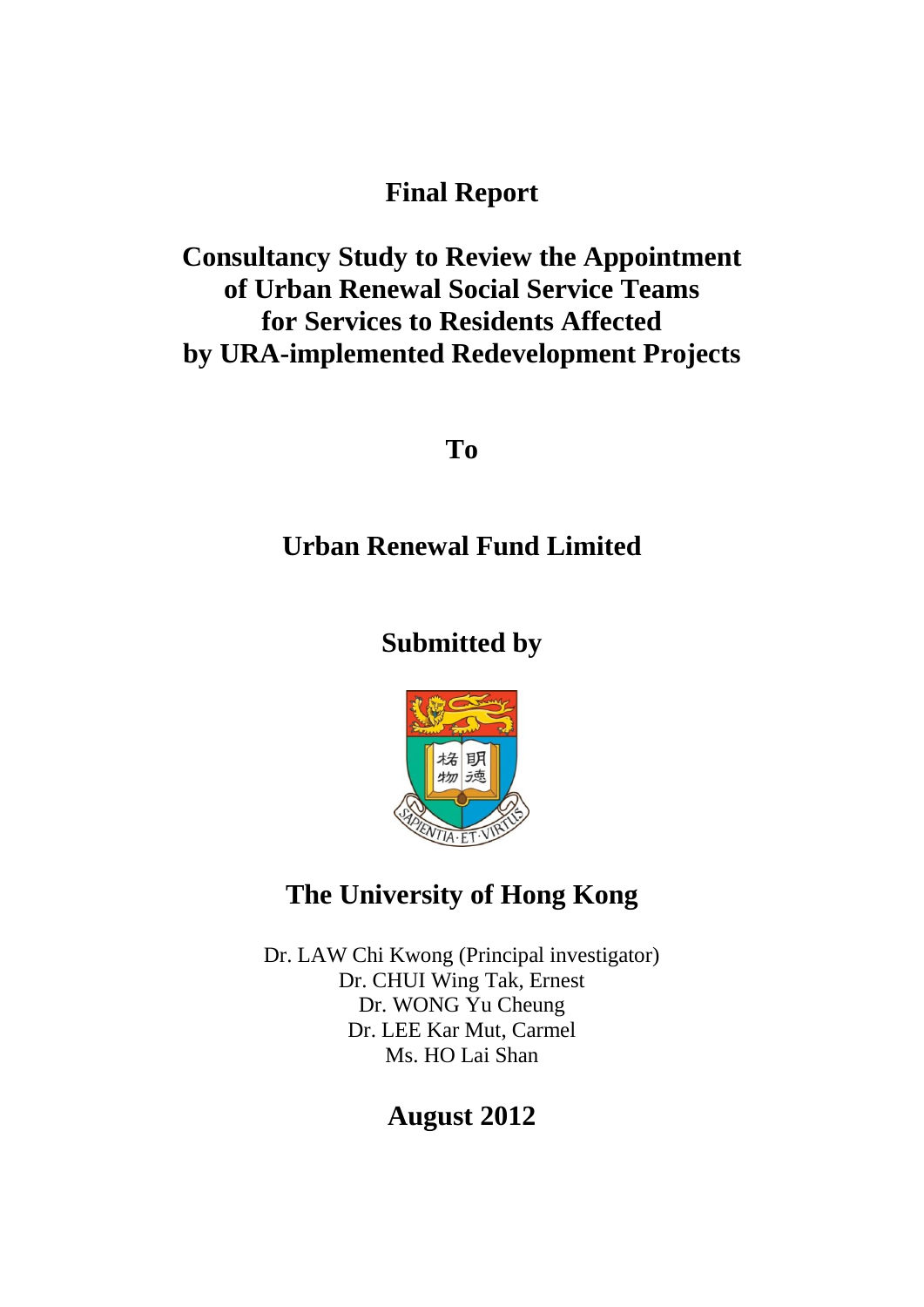# <span id="page-1-0"></span>**TABLE OF CONTENT**

| E. Working relationship and coordination mechanism among the SSTs, the URA |
|----------------------------------------------------------------------------|
|                                                                            |
|                                                                            |
|                                                                            |
|                                                                            |
|                                                                            |
|                                                                            |
|                                                                            |
|                                                                            |
| APPENDIX II: SST ASSESSMENT CRITERIA AND WEIGHTING29                       |
| APPENDIX III: SUGGESTED SST QUARTERLY/ANNUAL REPORT FORM31                 |
| APPENDIX IV: SUGGESTED SST PERFORMANCE EVALUATION FORM  34                 |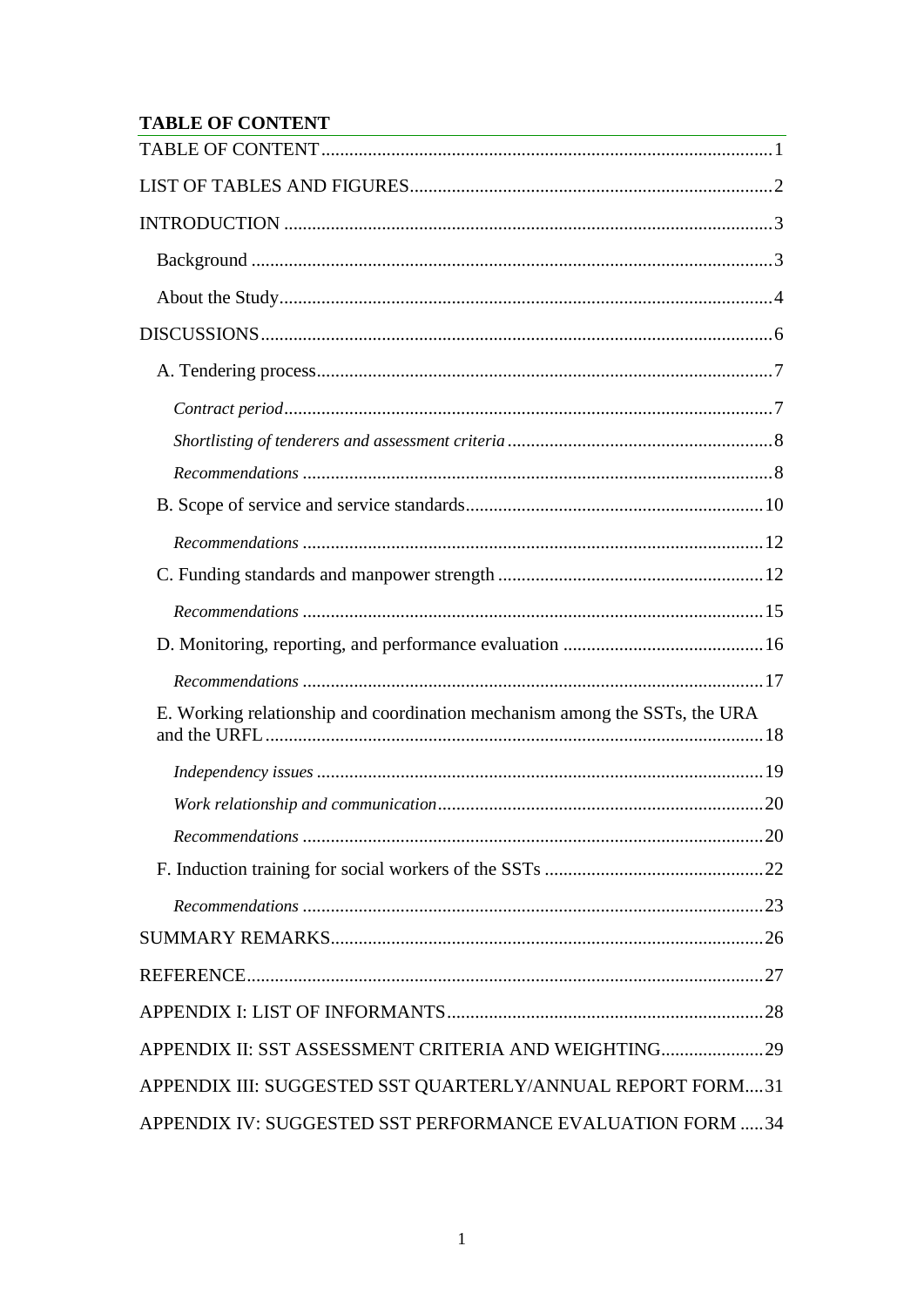### <span id="page-2-0"></span>**LIST OF TABLES AND FIGURES**

| Figure 8: The manpower of the Salvation Army SSTs in 2009, 2010, and 2012  13 |  |
|-------------------------------------------------------------------------------|--|
|                                                                               |  |
|                                                                               |  |

# *Special Note by the URF:*

*This report was prepared by the Consultants' team independently. The opinions and recommendations presented in the report do not necessarily reflect the views of the URF.*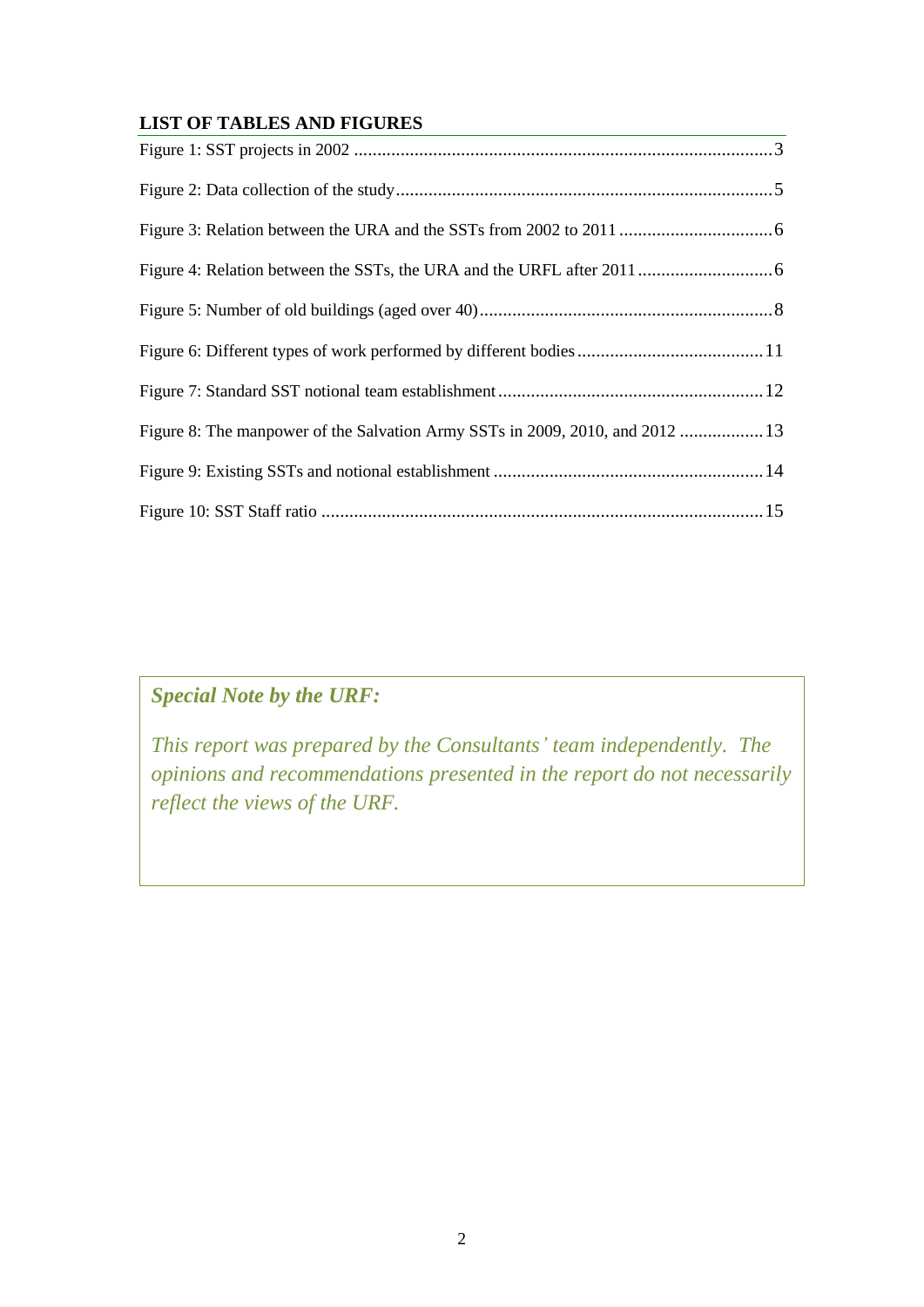### <span id="page-3-0"></span>**INTRODUCTION**

### <span id="page-3-1"></span>**Background**

*The establishment of the SST*

1. The Urban Renewal Authority (hereafter "URA") has set up the urban renewal Social Service Teams (hereafter "SSTs") soon after its establishment in 2001 to provide assistance and counselling services to residents affected by its redevelopment projects to minimise any disruption to their livelihood.

2. On 9 February 2002, the URA (URA, 2002) started to have initial service agreements with 3 NGOs (Figure 1) for the setting up of SSTs to provide support to residents affected by its early projects in Wan Chai, Tai Kok Tsui and Sham Shui Po. In the two-year contracts, the annual funding for operating each social service team included a fixed lump sum fee of HKD600,000 and a ceiling cost of HKD100,000 for programme-related expenses.

### <span id="page-3-2"></span>Figure 1: SST projects in 2002

| <b>NGO</b>                                               | <b>Location</b> | <b>SST</b> number |
|----------------------------------------------------------|-----------------|-------------------|
| <b>Methodist Centre</b>                                  | Wanchai         |                   |
| The Salvation Army Hong Kong and<br><b>Macau Command</b> | Tai Kok Tsui    |                   |
| <b>Christian Family Service Centre</b>                   | Sham Shui Po    |                   |

3. In the agreement, the SSTs should carry out their operations independently and work closely with the URA's front line staff to realise the mission of the URA, which includes redevelopment, revitalisation, preservation and rehabilitation (4Rs). The participating NGOs also had high expectation toward such cooperation.

The organisation looked forward to working hand-in-hand with the Authority to achieve the goal of urban renewal and bring compassionate care to the residents affected. (Lieut.-Colonel Ian Southwell, Officer Commanding of the Salvation Army) (URA, 2002)

This was a good partnership of the NGO and the Authority. Together, the professional social service team and the URA's front-line staff can help the affected residents in facing the changes and problems brought by the urban renewal process. (Ms. Nora Yau, Director of Christian Family Service Centre) (URA, 2002)

We are pleased to be appointed to operate a social service team through an open and fair tendering process. The Methodist Centre would strive to provide the best services to cater for the social needs of the residents. (Mr. Norman K.W. Lo, General Secretary of Methodist Centre) (URA, 2002)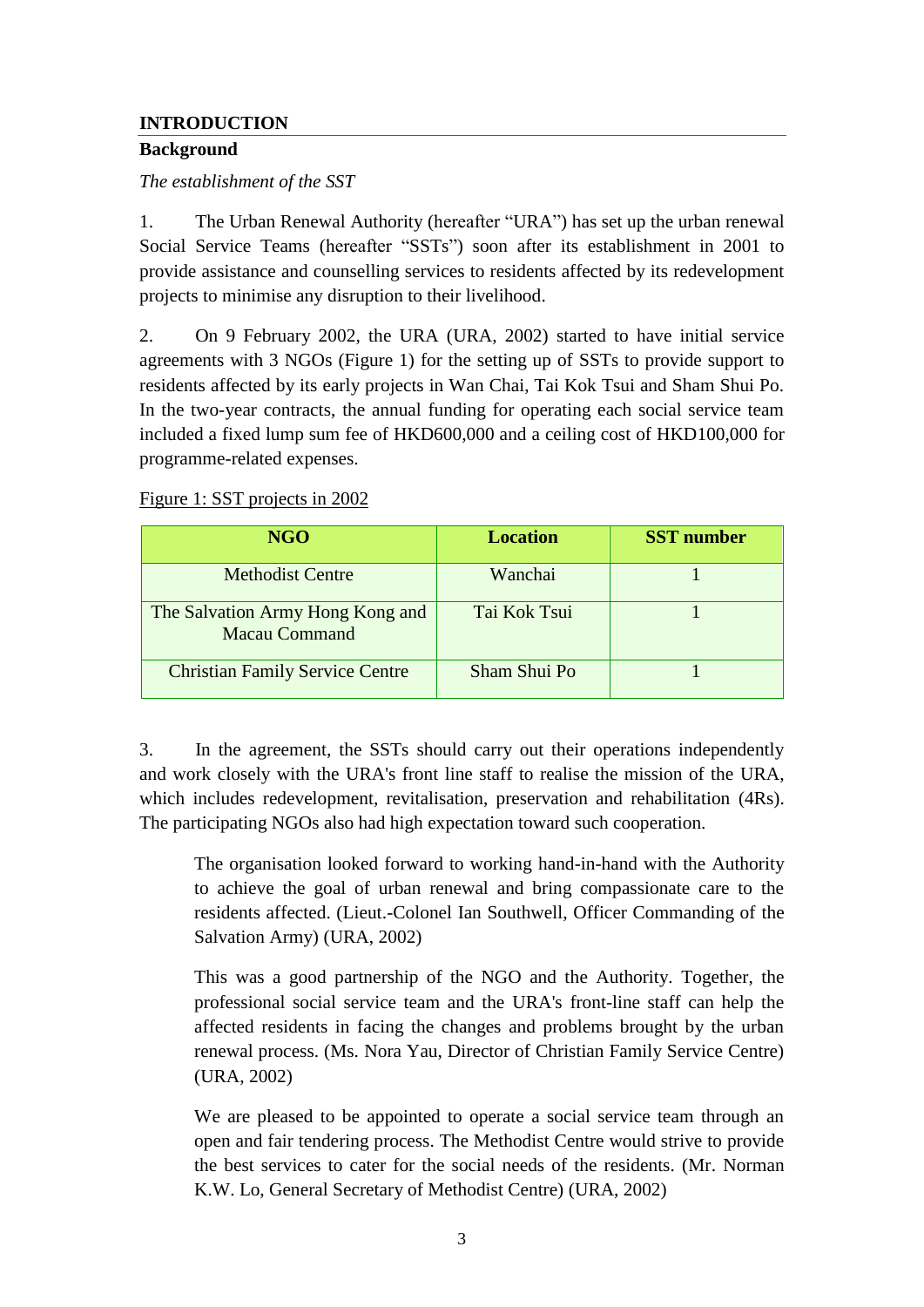#### *Service Reviews*

4. In April 2008, the URA has completed an internal review of the appointment of SSTs with the following recommendations:

- "Widen the current Scope of Services by explicitly spelling out the requirements for a social work longitudinal programme for monitoring and mitigating the damage of the social network of the concerned residents.
- Maintain the fixed term of 2 years contract for each SST subject to further extension (at most twice, each lasting for one-year) annually exercised by the Authority (provided that the SST concerned can pass the necessary performance assessment); and normal exit clause.
- The appointed NGO should offer a social work degree holder with at least three years of working experience as the team leader of SST, and 2 social work diploma holders (or equivalent) with two years of working experience to be the members of the SST;
- To invite experts to help design a system for evaluating the performance of SSTs.
- To provide a total staff cost of HKD2,250,000 for a 2-year SST contract. This represents an increase of HKD1,050,000 or 87.5% of existing contract sum."

5. During the Urban Renewal Strategy (hereafter "URS") review from 2008 to 2011, the issue of independence of SSTs from the management of URA was raised. Two studies, one commissioned by the URA directly and another commissioned by the Development Bureau via the URA, reviewed the future directions of SSTs (Chui, 2009; Law, Chui, Wong, Lee , Ho, & Lee, 2010;). Adopting the recommendations of the latter study, the new URS (February, 2011) stated that the SSTs will be funded by the Urban Renewal Trust Fund which is set up with endowment from the URA (Article 39). The SSTs will directly report to the Board of Trust Fund. The aim of this construction is to build a "fire-wall" between the URA and the SSTs to make the SSTs more independent from the URA, at least, to be seen as more independent.

#### <span id="page-4-0"></span>**About the Study**

6. Following the establishment of the Urban Renewal Fund Limited (hereafter "URFL"), on 26 March 2012, it commissioned our research team to review and make recommendations on various matters relating to the appointment of SSTs. To achieve the objectives of the review, the study team had gathered relevant documents and reports available from the URA, the URFL, concerned SSTs, and also our archive established while conducting those SST relevant reviews in the past to conduct desktop study from March to April 2012 to review the service development. From May to June 2012, a series of interviews and focus groups were arranged with the key players (Appendix I) to understand the current practices, problems encountered, and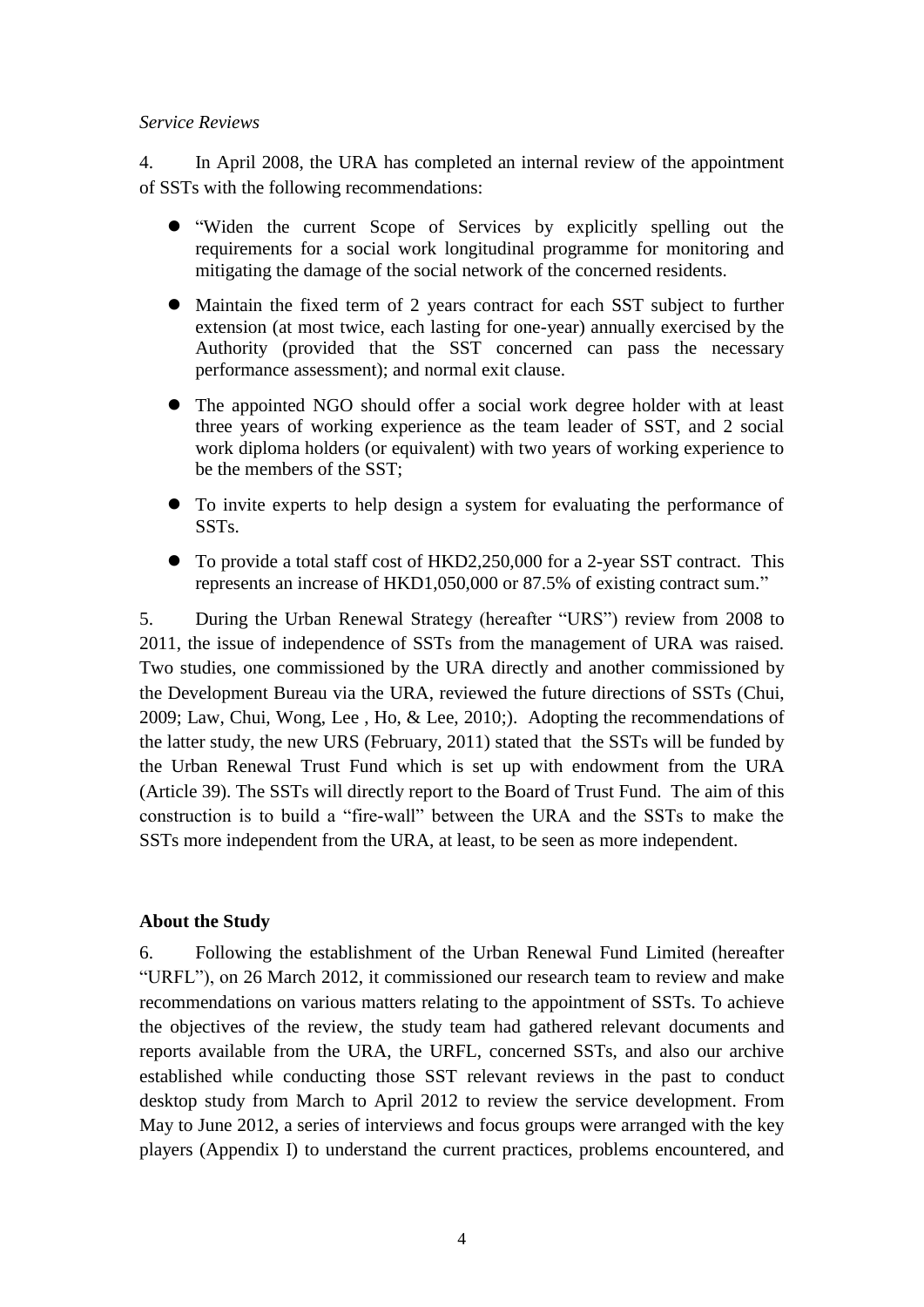their concerns to fill the gaps left by documents review. Relevant data collection activities of the review are summarised in the table below.

| <b>Date/Period</b> | <b>Activity</b>                        | Data type                                                                                                                                                                                                                                 | <b>Informant</b>                                                                                                              |
|--------------------|----------------------------------------|-------------------------------------------------------------------------------------------------------------------------------------------------------------------------------------------------------------------------------------------|-------------------------------------------------------------------------------------------------------------------------------|
| Mar-Apr 2012       | Desktop study                          | Relevant documents and<br>reports (from URA,<br><b>URFL, HKU research</b><br>team)                                                                                                                                                        |                                                                                                                               |
| <b>May 2012</b>    | 2 Interviews                           | Interview recording and<br>supplementary data from<br>funding body and work<br>partner                                                                                                                                                    | <b>URA</b><br><b>URFL</b>                                                                                                     |
| <b>May 2012</b>    | 2 Focus group                          | Interview recording and<br>supplementary data from<br>service deliverers                                                                                                                                                                  | Supervisors and<br>team leaders of all<br>the concerned<br><b>SSTs</b><br>$(6$ persons)<br>URA project staff<br>$(5$ persons) |
| <b>June 2012</b>   | 1 Discussion<br>Forum<br>(As observer) | Service feedback from<br>service receivers and<br>social workers and<br>recommendations from<br>organiser<br>(It was organised by a<br>working group of the<br>Hong Kong Council of<br>Social Service in response<br>to this SST review.) | Affected residents<br>and frontline<br>social workers<br>(around 50<br>persons)                                               |

<span id="page-5-0"></span>Figure 2: Data collection of the study

7. The informants mentioned in the table above included representatives from the URA, the URFL, the supervisors and team leaders of the 3 SSTs concerned, and also some affected communities. During these interviews and focus groups, notes were kept and data gathered from different stakeholders were triangulated and compared to support further analysis.

8. The following discussion will follow the aspects (A - F) listed in the scope of study of the tender documents that concern SST appointment to facilitate reading.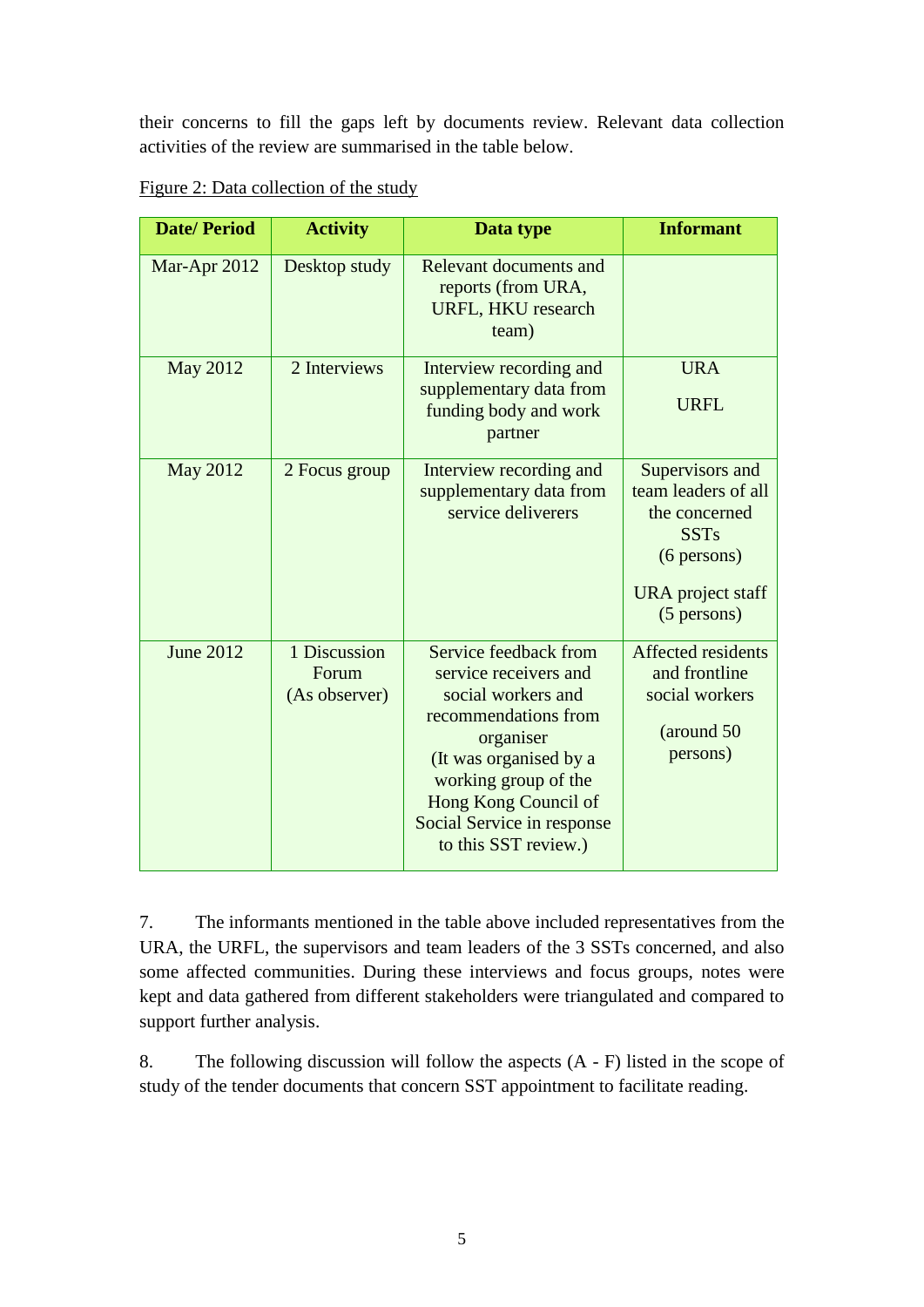### <span id="page-6-0"></span>**DISCUSSIONS**

9. The figures below present the relation between the URA and the SSTs before (Figure 3) and after (Figure 4) the enactment of the new URS and the establishment of URFL in 2011.

<span id="page-6-1"></span>



<span id="page-6-2"></span>Figure 4: Relation between the SSTs, the URA and the URFL after 2011



10. During the transitional period, 1-year contracts<sup>1</sup> were awarded to the existing SSTs by the URFL to continue with their services to both old and new projects in their respective districts of their project areas.

11. In the study process, some old and new issues are being brought up by the stakeholders and may impede the development of SSTs. The discussion below will look into these issues and make recommendations accordingly.

 $\overline{a}$ <sup>1</sup> The contracts are effective from 1 January to 31 December 2012, and the contract terms in general are the same as the old one, but have revised the funding amount with reference to the civil servant pay scale.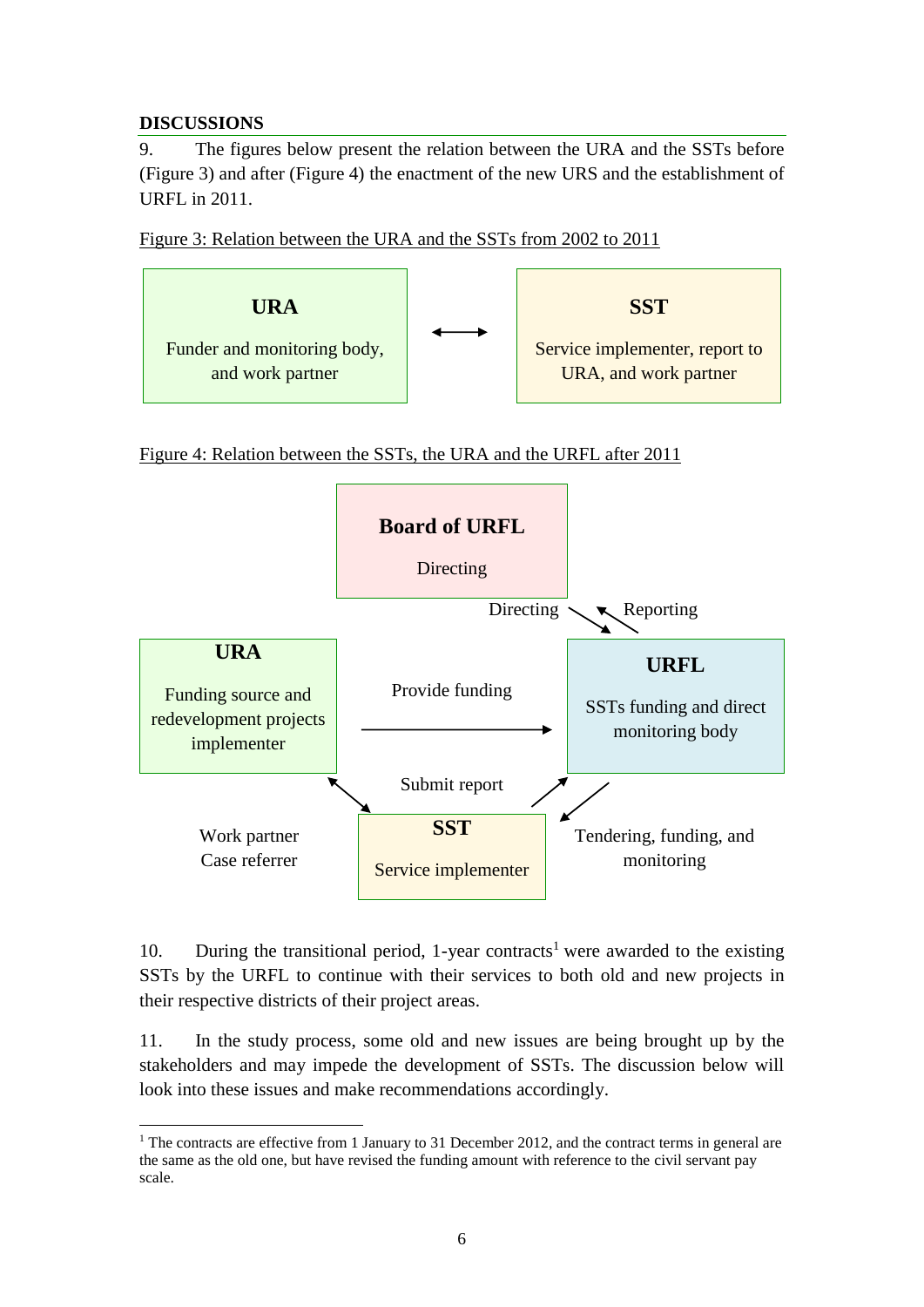## <span id="page-7-0"></span>**A. Tendering process**

### <span id="page-7-1"></span>*Contract period*

12. When the SSTs were still under the monitoring of the URA, the contract term was 2-year. Considering that at the termination of a SST contract, there might be some cases at hand that the SSTs had to provide follow up services, such services mostly would be provided by the subject SST through annual extension of contract (at most twice, each lasting for 1-year) to be exercised by the URA, provided that the SST concerned can pass the necessary performance assessment. With the benefit of continuous services to existing residents in the project areas, in past practices, URA mostly would continue awarding the contract to the respective NGOs.

13. A working group of the Hong Kong Council of Social Service suggested to extend the contract period to 5 years and the SSTs concerned have to conduct midterm evaluation after 2.5 years (that is  $2.5 + 2.5$ ), but the idea was disagreed by the residents with reasons such as the flexibility of longer contract is lower and this also increases the challenge on service monitoring.

14. However, there are some problems with the contract length of 1 year, in terms of extension. This will increase the challenge on staff recruitment and retention for the SSTs. The issue will be compounded when additional projects are picked up by the SST during the year of the 1-year contract and additional staff is required.

15. Another issue is the short notice of project commencement. Though it is possible that additional human resource can be provided, the knowledge of the URFL and SST about the commencement of projects is almost simultaneous with the public project announcement of the URA. Inevitably, the SSTs will have to deploy existing staff to start the work in the new project immediately and by the time new staff can join the team, it would be a few months later. The strain on human resource will have a negative impact on both new and old projects under the same SST. On the other hand, owing to the substantial stakes involved in redevelopment projects and confidentiality reasons, the URA cannot release the project information to other parties including the URFL and the SST prior to its public announcement and freezing survey that immediately follows.

16. Recently, many URA projects are quite small, particularly for demand led projects. According to the SSTs, small projects are almost equally demanding as bigger projects, particularly in terms of community programmes at the early stage of redevelopment projects.

17. The current tendering and contracting practice is primarily district based (except the Kwun Tong Town Centre redevelopment project). As project of URA can be announced at any point of time during the year, tendering by redevelopment project base is not practicable. For example, the Hong Kong Island team and the Yau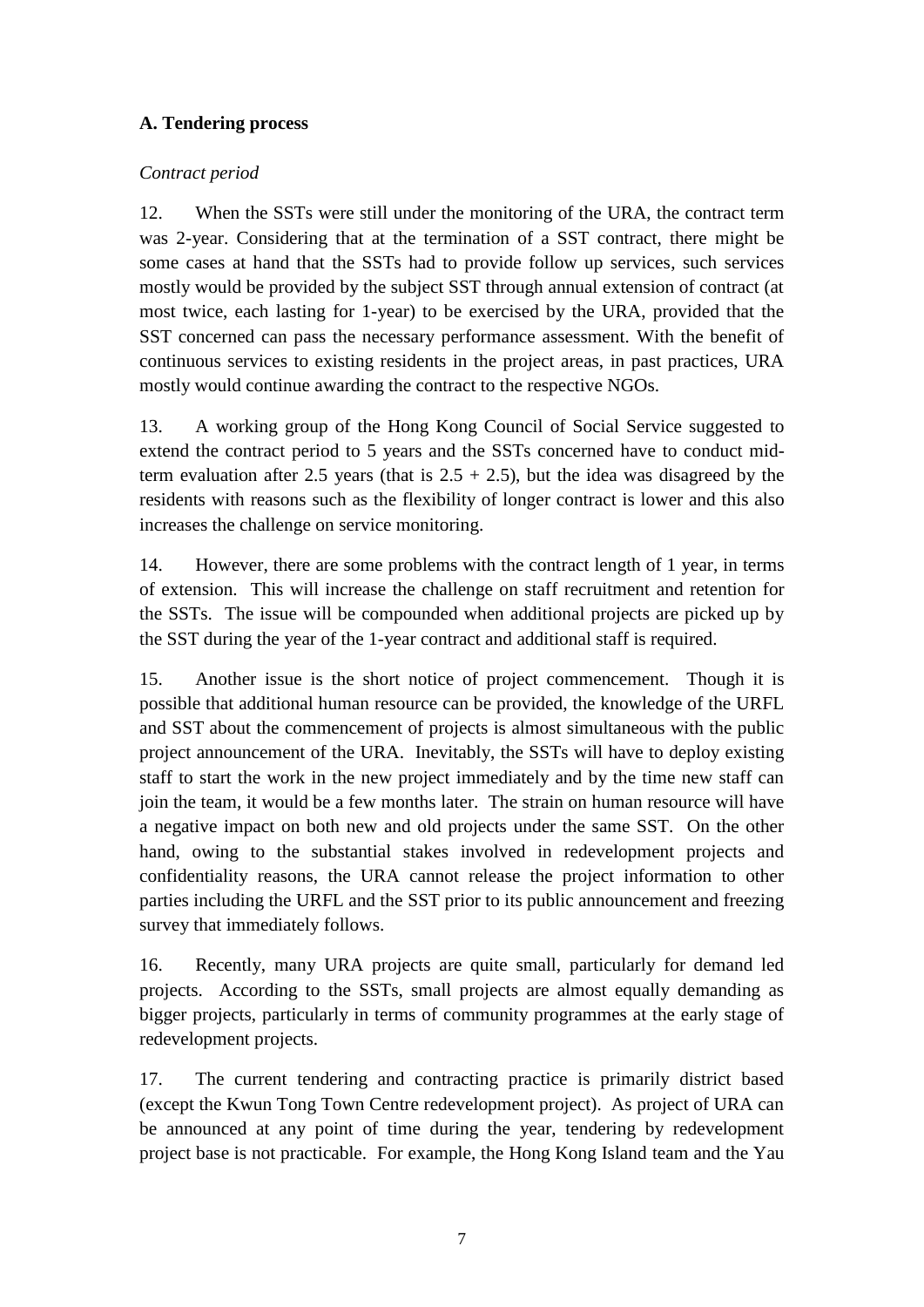Tsim Mong, Wong Tai Sin team have taken up all the projects in their service districts. This is also more cost-effective in view of the small and variable project size.

18. There is also another concern related to the termination of SST service contract that may not be synchronized with the duration and the end of redevelopment projects started during existing SST service contract. If an NGO failed to obtain a new contract period upon the end of the current contract, then cases that are handled by the current NGO may have to be transferred to another new NGO picking up the new service contract. Prior experience in urban renewal process tells us that it is very difficult to transfer cases, particularly difficult and vulnerable cases, to a new NGO, when rapport has already been built between the residents and the social workers of the existing NGO.

### <span id="page-8-0"></span>*Shortlisting of tenderers and assessment criteria*

19. The URFL also found the current organization selection criteria not specific enough, the service operators can be NGOs or any political and community groups. It is therefore not easy to decide the invitation list and also to avoid interest conflict. Besides, in the SSTs selection process very much weighting, with around 60% (Appendix II), has been put on the track record and district networking. There are only 4  $NGOs<sup>2</sup>$  with direct SST experience ever since its establishment in 2002 and the current assessment criteria deter new players to join the service. While some NGOs like the Caritas - Hong Kong and The Mong Kok Kai Fong Association Chan Hing Social Services Centre running community centres in different districts would have relevant experience in working with the local residents and have strong local networks, yet these NGOs did not join the tender process as they consider that there may be role conflicts.

20. While the choice of NGOs may be limited, but currently there are only 15 SST social workers, and the experience may spread too thin if we have too many NGOs involved. It is therefore necessary for the URFL to strike the balance between expanding choice and keeping the experience base not spreading too thin.

### <span id="page-8-1"></span>*Recommendations*

21. We recommend that tendering of SST should remain as district based.

<span id="page-8-2"></span>Figure 5: Number of old buildings (aged over  $40<sup>3</sup>$ )

| <b>HK Island</b>  |       | 3,449 |
|-------------------|-------|-------|
| Central & Western | 1,253 |       |

 $\overline{a}$ <sup>2</sup> The current 3 NGOs plus the Methodist Centre.

<sup>&</sup>lt;sup>3</sup> Data extracted from the building data base maintained by the Home Affairs Department (HAD) as of January 2010.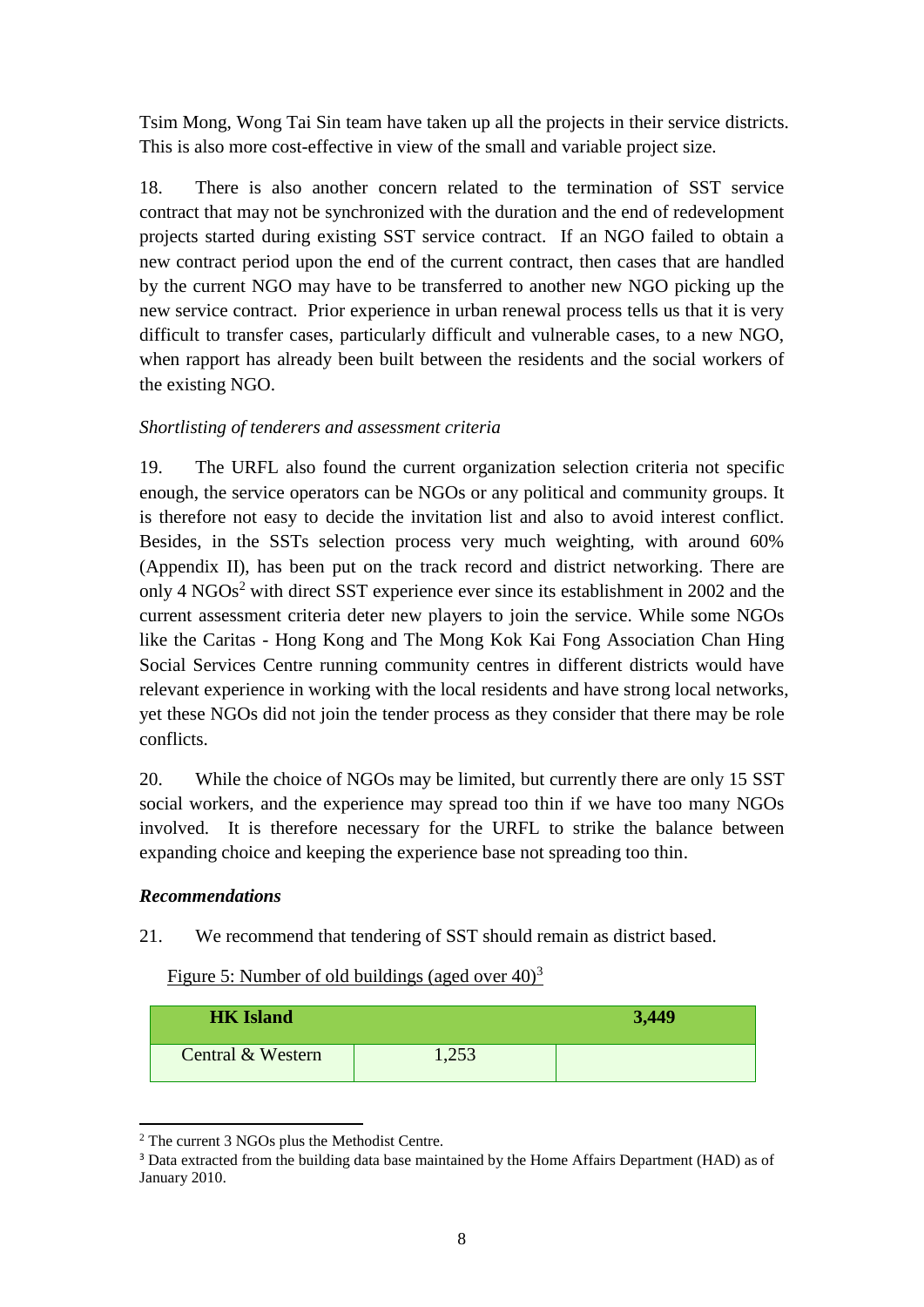| Eastern              | 605   |       |
|----------------------|-------|-------|
| Wan Chai             | 1,318 |       |
| Southern             | 273   |       |
| <b>Kowloon West</b>  |       | 4,289 |
| <b>Kowloon City</b>  | 1,468 |       |
| Sham Shui Po         | 1,185 |       |
| <b>Yau Tsim Mong</b> | 1,636 |       |
| <b>Kowloon East</b>  |       | 373   |
| Wong Tai Sin         | 159   |       |
| <b>Kwun Tong</b>     | 214   |       |
| <b>NT West</b>       |       | 378   |
| <b>NT East</b>       |       | 260   |
| <b>Total</b>         | 8,749 |       |

22. We noted from Figure 5 that while the Central and Western District, Wanchai, Yau Tsim Mong have more than 1000 older buildings (aged 40 or more), we would expect that the private sector will be more active in urban redevelopment in these districts. On the other hand the numbers of older buildings in districts of the New Territories and Kowloon East are relatively small, i.e. less than 400 in each of the respective region. Though, under the new URS, there are no longer clearly spelt out target areas, URA urban redevelopment projects may still take place in any one of the above regions. We, thus, recommend to divide Hong Kong into three major areas plus Kwun Tong Town Centre project as a separate contract<sup>4</sup>, namely,

(i) the Hong Kong Island;

 $\overline{a}$ 

(ii) Sham Shui Po and Yau Tsim Mong [possibly include the New Territories West];

(iii) Kowloon City, Wong Tai Sin, and Kwun Tong (except KT Town Centre) [possibly include the New Territories East]

23. A "2 + 2" year contract term (instead of  $2 + 1 + 1$ ) is recommended, and the second two-year contract extension should be decided not less than 6 months before

<sup>4</sup> We should also note that there is a need for the URFL to discuss with URA related to the duration of contract of SST for Kwun Tong Town Centre with regard to estimation of time when all cases have been relocated and the six months follow-up action period has expired.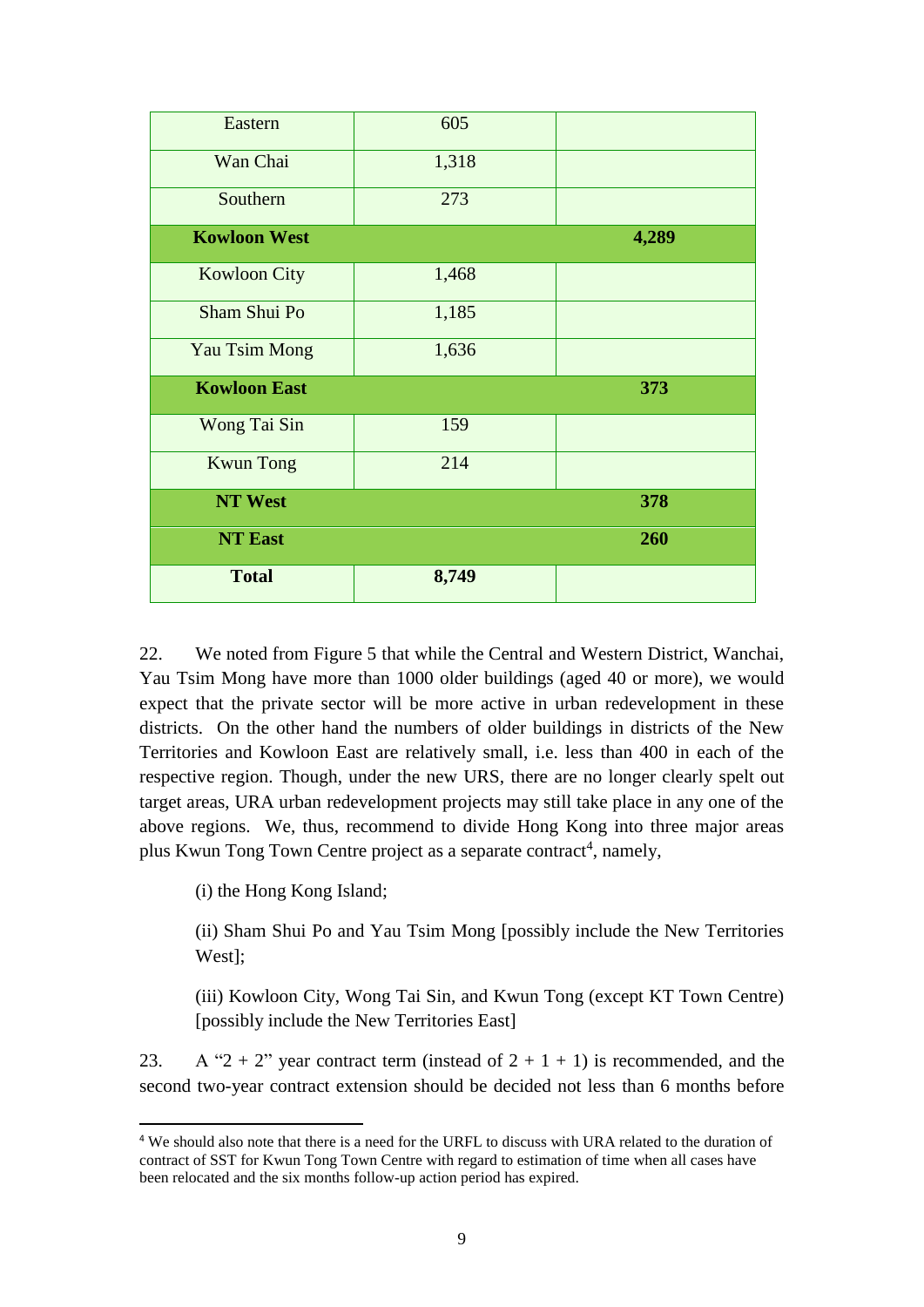the expiry of the first two years. If existing NGO failed to obtain new contract in the same area, phasing out arrangement should be made so that service to on-going redevelopment projects can continue with the new NGO picking up new projects.

24. The URFL may consider selecting NGOs with SWD subvented service only to leverage on experience of service performance monitoring process, such as Service Quality Standards. NGOs with community work (community centre, Neighbourhood Level Community Development Project) and Integrated Family Service Centres  $(IFSC)^5$  experience should have priority. Moreover, the existing assessment criteria also require more refinements. For example, on track record, the rating of the existing NGOs with SST should be depending on past performance that can be high or low.

25. To avoid the issue of short notice while at the same time to protect confidentiality of URA project commencement, it is recommended that the URA provides the URFL indications of the potential human resource need for SST service needs on district basis 6 half yearly, so the URFL can arrange to provide additional resources if needed to the respective NGOs with sufficient advance notice.

## <span id="page-10-0"></span>**B. Scope of service and service standards**

26. As spelt out in the new URS, there are two new types of urban redevelopment projects that would be taken up by the URA, namely, demand-led projects and projects where the URA plays a facilitator role.

27. For a demand-led project, the initiation comes from the owners of a prospective project site. Through a designated application process, the URA selects a given number of projects each year and includes these projects in its annual business plan which is submitted to the Financial Secretary for approval. Once it is included in the business plan, the demand-led project will not be much different from a URA initiated project. The work of a SST for this type of projects would be quite similar to other URA initiated projects.

28. For projects where the URA serves as a facilitator, the URA will not be doing all the acquisition work and most of work of URA would be completed once a potential buyer has been brought in. Subsequently, the redevelopment project will not be much different from a redevelopment project in the private sector.

29. During this study, one suggestion received is to extend the service target of SST to redevelopment projects in the private sector in view of many people in disadvantage are affected and cannot receive adequate support. Currently, some of

 $\overline{a}$ <sup>5</sup> IFSC Workers are familiar with Compassionate Rehousing application procedures.

<sup>&</sup>lt;sup>6</sup> The indication would be about the number of additional SSTs in units of 0.5 team. Please see also the later recommendations on human resources for SST in a later section. By doing so, the URA does not have to disclose the exact number of households or projects involved in each respective area. Such information can be based on the approved annual business plan of the URA, which also include demand led projects.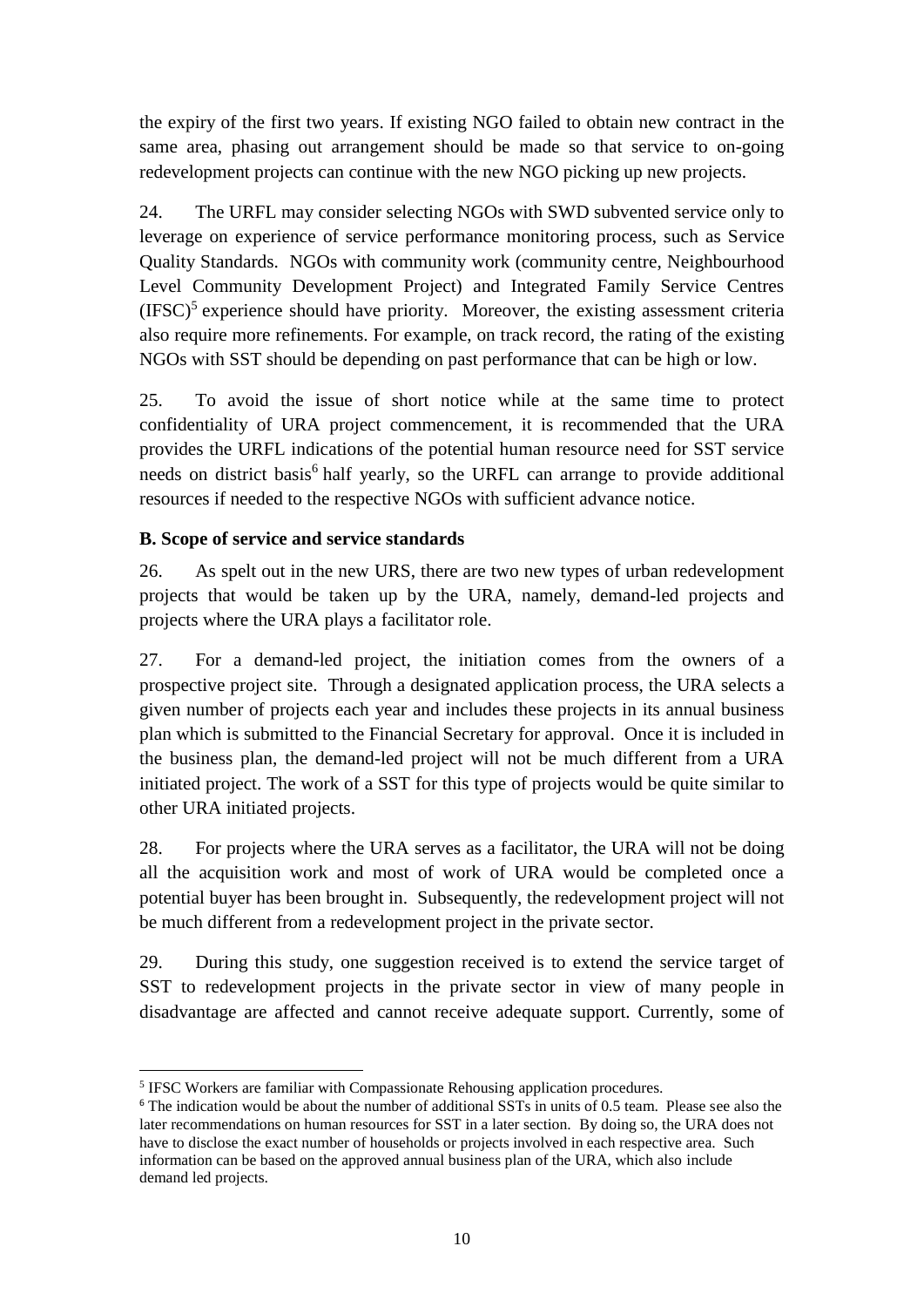these affected residents may request for help from the SSTs and the SSTs may refer them to the neighbouring community centres, if there are any.

30. One suggestion raised during the study is to expand the service of SST to cover the whole older urban areas, so that the SSTs can begin developing relationship with residents in the district and when a new redevelopment project is announced, the SSTs should have already built up relationship with the various stakeholders in the area concerned. Similar suggestion was made during the URS review (2008-2011) and was rejected.

31. In considering whether the service target should be extended to cover private sector redevelopment projects (including projects where URA serves as facilitator role) or to cover the whole old urban area, it is necessary to take note of the existing networks of services available to residents in the community (Figures 6). Moreover, the legislative framework, the policies and dynamics among stakeholders in private sector redevelopment is very much different from those in projects under the URAO.

| <b>Type of work</b>                                 | <b>Bodies involved</b>                                                                                                                                                                                                                                                |
|-----------------------------------------------------|-----------------------------------------------------------------------------------------------------------------------------------------------------------------------------------------------------------------------------------------------------------------------|
| <b>Social Planning</b>                              | <b>Community Centres (CCs)</b>                                                                                                                                                                                                                                        |
| Community<br>Organizing                             | Publicly Funded: CCs, Buildings Department (BD) SSTs,<br>URA SSTs, URA partnering local organizations, HAD District<br><b>Building Management Liaison Teams (DBMLT)</b><br>Not directly publicly funded: District Council members<br><b>Others: Political Parties</b> |
| Policy Advocacy                                     | Publicly funded: CCs, URA SSTs<br>Not directly publicly funded: District Council members<br>Others: Political Parties, pressure groups, and advocacy groups                                                                                                           |
| Case work with<br>needy families<br>and individuals | BD SSTs, URA SSTs and other social service units in the<br>community whenever needed<br>NGO engaged by HK Housing Society operated in Property<br>Management Advisory Centres (PMAC) for elderly residents                                                            |

<span id="page-11-0"></span>Figure 6: Different types of work performed by different bodies<sup>7</sup>

32. Furthermore, under the purview of the Development Bureau, there are pilot schemes to support owners affected by private sector redevelopment, namely

 $\overline{a}$ 

<sup>7</sup> Law, C.K., Chui, E., Wong, Y.C., Lee, K.M., Ho, L., Lee, V. (2010) *The Study on the Future Directions of Providing Social Work Services within the New Urban Renewal Strategy to be Formulated*. University of Hong Kong (Report submitted to the URS Review Steering Committee, July 2010)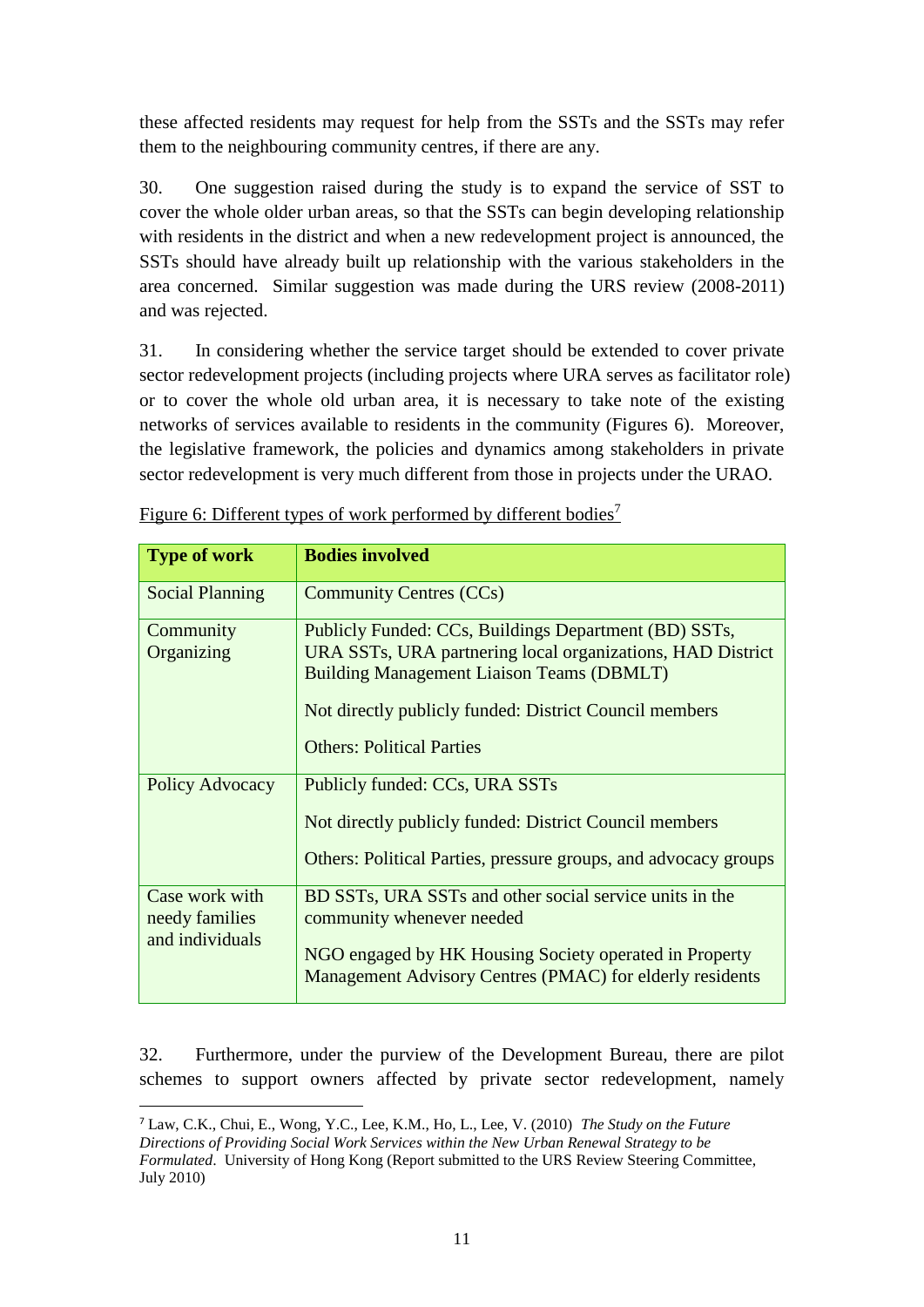mediation services and support service to elderly owners. At the time of study, these pilot schemes are still under the process of review.

33. Another suggestion related to the scope of service is the possibility of extending the services of SST to building rehabilitation programmes. Similar to the discussion above, we should note that there is already a quite elaborated network of somehow overlapping services to building management and rehabilitation, namely, the BD SSTs, URA partnering local organizations, HAD DBMLTs, PMACs of HKHS, and also possibly District Council Members and political parties.

34. For service standards, currently there is no output standard and no outcome standard provided by the URFL. The problem is that the existing data on various types of output per SST are also not sufficient to establish benchmarks for output or outcome standards at this stage.

## <span id="page-12-0"></span>*Recommendations*

35. Basing on the discussions and reasons mentioned above, we do not recommend any changes to the Scope of Service, which by default includes demandled projects already, i.e. status quo. While we do not consider the existing support provided to owners and tenants affected by the redevelopment projects in the private sector as adequate, we see this as a major policy issue under the purview of the Development Bureau. If there is a change in the scope of service in this direction, such policy directives should be coming from the Development Bureau, as the resources of the URFL come from the URA, i.e. basically publicly funded.

36. For service standards, we recommend that at least one year after the improvement of the existing service monitoring system, and when sufficient data have been collected to enable the establishment of benchmarks for output, the URFL will then be able to establish a reasonable set of output standards.

## <span id="page-12-1"></span>**C. Funding standards and manpower strength**

37. The funding of SST is composed of a fixed lump sum fee and the out-ofpocket expenses. The fixed lump sum fee will include but is not limited to all staff costs including staff supervisor fee, MPF contribution, end-contract gratuity, back pay of salary increase, severance payment, long-service payment, and insurance payments.

38. The calculation of the fixed lump sum fee is basing on the manpower establishment of different teams which is roughly estimated according to the caseload of the projects concerned, and additional manpower is on discretion/negotiation basis. It is assumed that each standard SST team can serve 800 – 1000 cases, and the standard SST manpower establishment is as below.

<span id="page-12-2"></span>Figure 7: Standard SST notional team establishment

| <b>Staff</b> | <b>Number</b> |
|--------------|---------------|
|              |               |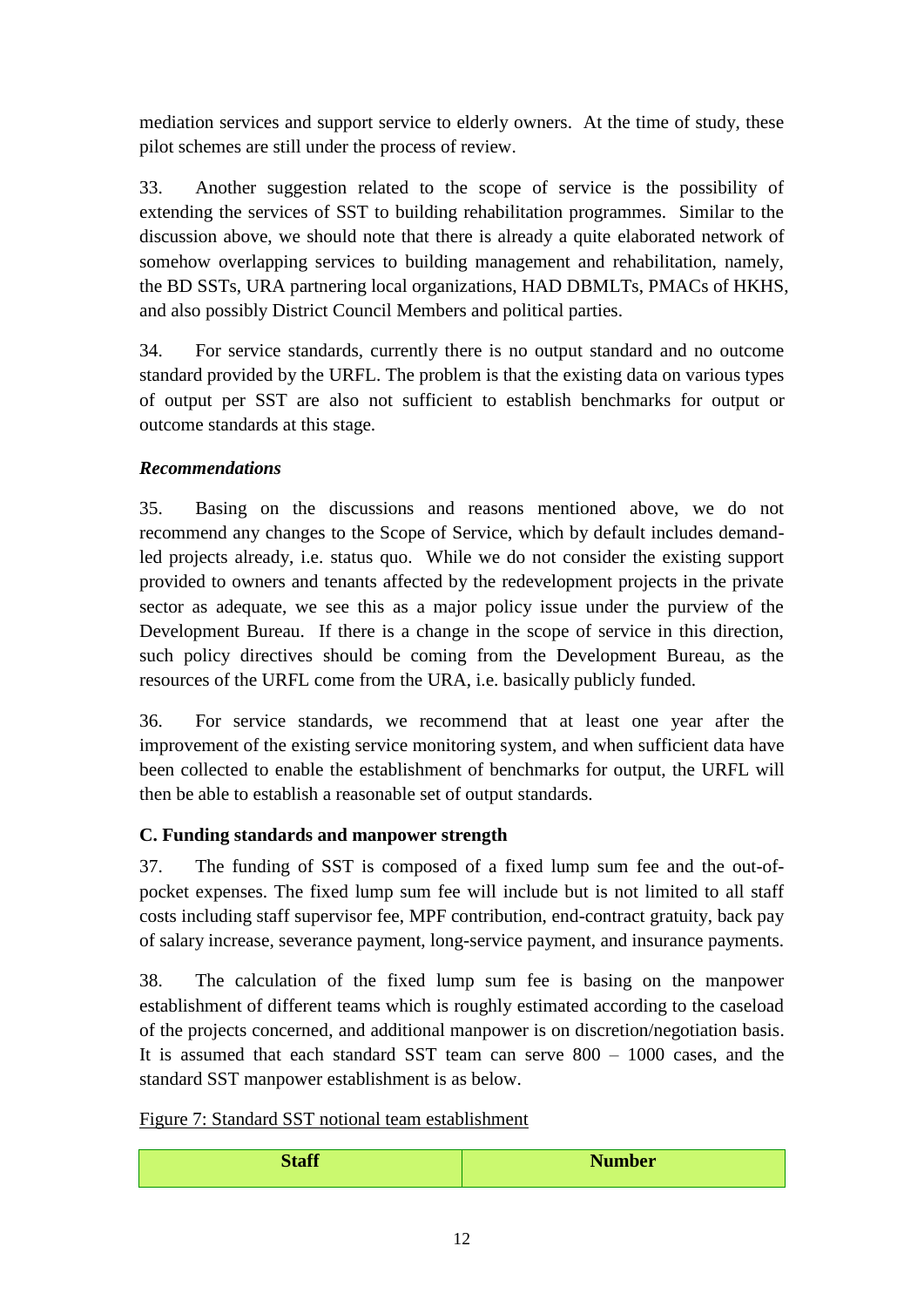| Supervisor (SWO)          | 1/5  |
|---------------------------|------|
| Team Leader (ASWO)        |      |
| <b>Team Members (SWA)</b> |      |
| Clerical Assistant (CA)   |      |
| <b>Total</b>              | 41/5 |

39. Apparently, there are variations on case number and manpower needs at different stages of work marked by the announcement of project (start of freezing survey), the acquisition offer by the URA, land resumption order if any, all occupants relocated, and end of six months after relocation. For instance, after announcement of project, most of the work of SST would be related to group and community programmes and getting acquainted with the residents, and when acquisition begins there will be more case work related to compassionate rehousing and assistance to help residents to relocate and to readjust after relocation. Though the SSTs have provided updated service statistics to the URFL regularly, the data currently received by the URFL do not enable the estimation of workload at different stages of project development.

40. The number and location of redevelopment projects may affect the workload of SSTs. For example, While a project involving 300 households may have more casework than another project involving only 74 households, yet at the beginning stage after project announcement, the amount of work such as street exhibitions and residents forums and meetings, and liaison with various parties would be more or less similar. Thus, simply counting caseload may not be sufficient to reflect the actual workload of SSTs. The funding calculation method may need to be revised accordingly to produce a more appropriate funding estimation. As shown from the tables below, from 2009 to 2012, the project number of the Salvation Army has increased from 10 to 17 (70%), and its project-worker ratio has increased from 2 to 2.43 (21.5%). We should also note that the projects served by the Salvation Army SST spread across Sham Shui Po to Wong Tai Sin.

| Year | <b>Prof.</b> staff   |            | Households  Households/worker   Projects   Projects/worker |    |      |
|------|----------------------|------------|------------------------------------------------------------|----|------|
| 2009 | 1TL $&$ 4 SW         | 1410       | 282                                                        | 10 |      |
| 2010 | <b>1TL &amp; 5SW</b> | 1950       | 325                                                        | 12 |      |
| 2012 | 1TL $&$ 6SW          | 2809(1624) | 401.28                                                     | 17 | 2.43 |

<span id="page-13-0"></span>Figure 8: The manpower of the Salvation Army SSTs in 2009, 2010, and 2012

Note: The updated household number is in bracket.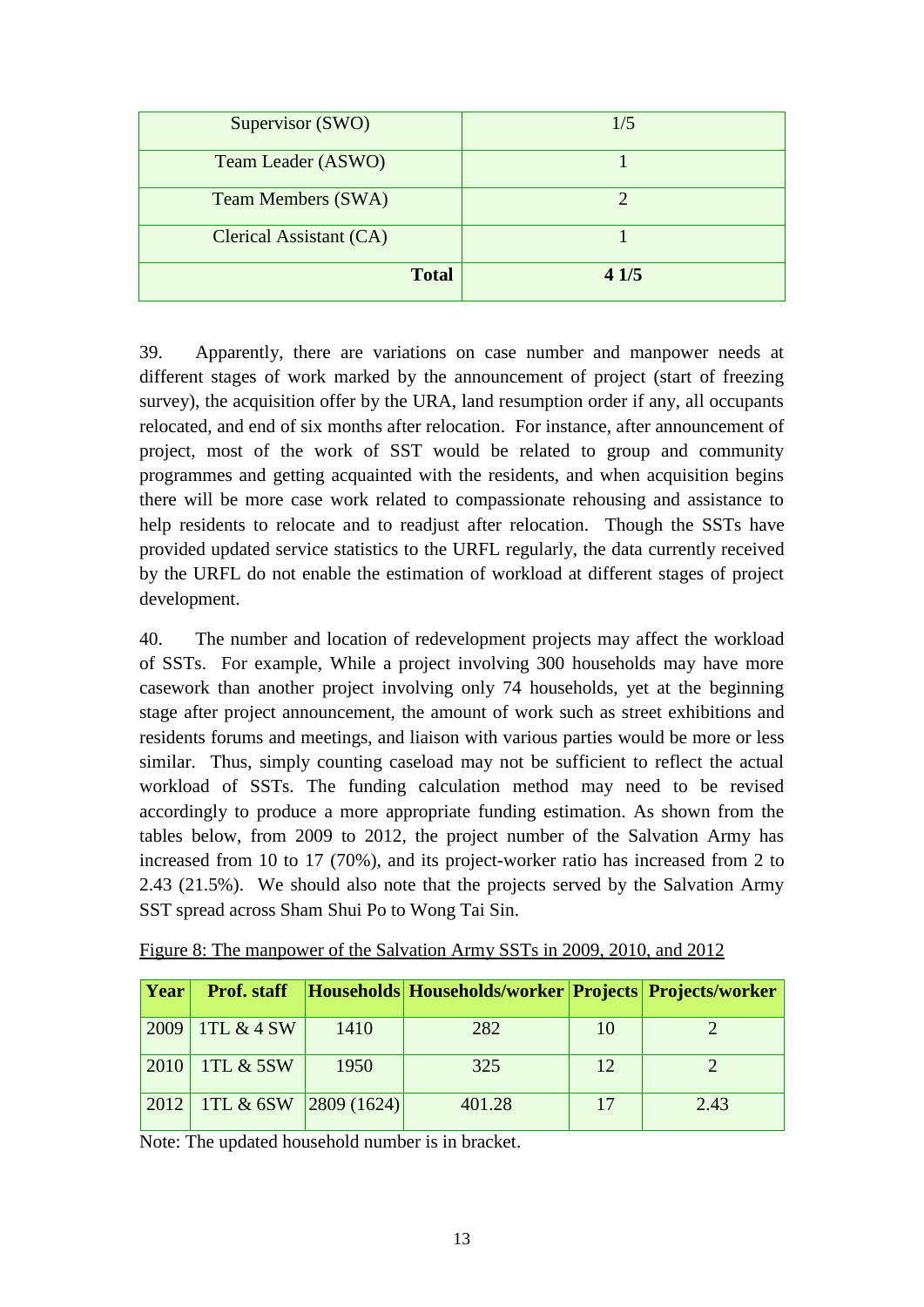41. The differences on project, case, and social worker ratio among different teams in Figure 9 further highlight the need for reviewing the manpower calculation of the SSTs. The existing allocation of resources to various SSTs is primarily historical and does not appear to be proportional to the number of projects or number of cases. Unfortunately, the data available at the time of study do not allow for more precise estimations.

42. We should also note that the issue mentioned above is not just related to the number of social workers. For instance, clerical and administration support at team level also appears to be out of proportions. For instance, while the Salvation Army SST has to serve 15 projects with only one clerical assistant, the CFSC SST has two clerical assistants to serve only 1 project.

| NGO <sub>s</sub> | <b>Districts</b>      | redevelopment<br>projects | No. of on-going No. of cases (households)<br>and operators) as of<br>30/4/12 | <b>Notional</b><br>establishment |
|------------------|-----------------------|---------------------------|------------------------------------------------------------------------------|----------------------------------|
| <b>SA</b>        | YTM, WTS,<br>KLC, SSP | 15                        | 1714                                                                         | 7.2 SW, 1 CA                     |
| <b>CFSC</b>      | <b>KTTC</b>           |                           | 317                                                                          | $6.2$ SW, $2$ CA                 |
| <b>SJS</b>       | <b>HK</b>             | 3                         | 85                                                                           | $2.2$ SW, 1 CA                   |

### <span id="page-14-0"></span>Figure 9: Existing SSTs and notional establishment

\* The fraction represents the fractional establishment for supervisor.

43. The design of the out-of-pocket expenses, including programme costs, at a ceiling payment of HK\$100,000 per year per SST is also being considered to be "unfair". The Salvation Army SST serving 15 projects and over 1700 cases received the same ceiling amount as the St. James' Settlement serving three projects and 85 cases. Moreover, we noted that the ceiling amount of programme fee has not been reviewed since the establishment of the SSTs in 2002.

44. Another concern of NGOs is that the current central administration cost of the SSTs, such as human resource management, financial management, staff training and development, was not supported. For instance, the Chief Executive of the respective NGO would still have to spend some time, no matter how infrequently, to ensure that the quality of services provided by the SST; the head office has to do the recruitment, training, handle payroll, provide the information technology support in dealing with financial matters, and so forth. All these costs are currently indirectly absorbed by the Lump Sum Grant provided by the Social Welfare Department to these NGOs under its subvention.

45. Some SSTs also suggested to increase the funding standard to attract degree holders or more experienced social workers.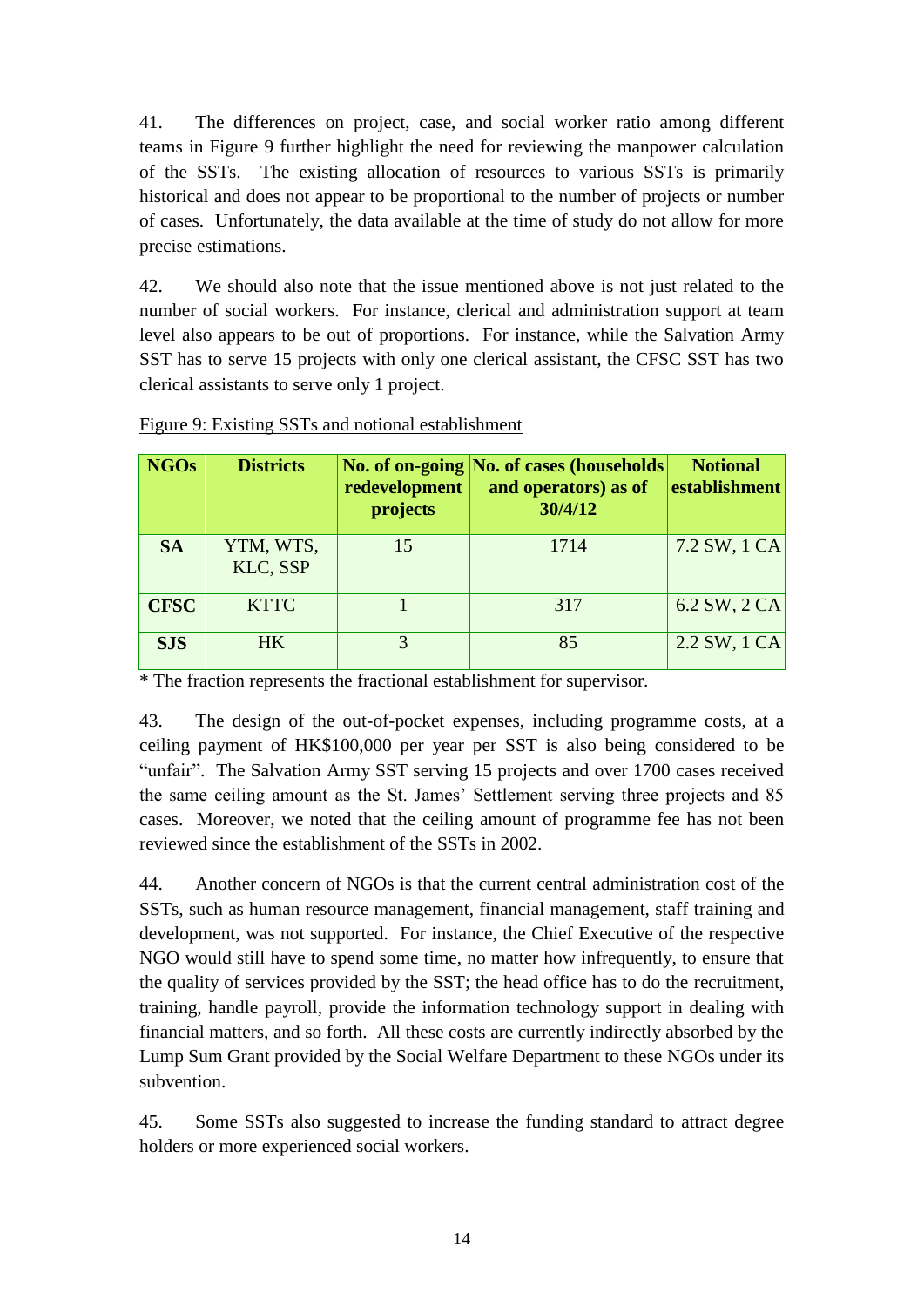### <span id="page-15-0"></span>*Recommendations*

46. In regard to the variation in workload and nature of work at different stages, we have attempted to examine the workload of different SSTs in the study process, but the data available are not detailed enough to reflect the work of individual projects at different stages. A broad brush approach on funding standard is therefore recommended for the coming tendering procedure and perhaps can be modified after sufficient data have been collected by the URFL in the coming few years to make it possible to refine the funding formula.

47. We recommend to use the notional cost (the sum of mid-point salary of the respective salary scales used by the government) of a standard SST (Figure 7) as a basis of funding calculation, with the number of cases to serve as a basis to work out the number of standard SST required. Details are spelt out in Figure 10.

| Case number* | <b>Number of Notional Standard SST</b> |
|--------------|----------------------------------------|
| Below 400    | 1/2                                    |
| 400-799      | 2/3                                    |
| 800-999      |                                        |
| 1,000-1,499  | 1.5                                    |
| 1,500-1,999  | $\mathcal{D}$                          |

<span id="page-15-1"></span>Figure 10: SST Staff ratio

 $\overline{a}$ 

\* Case number refers to the number of households (residential) and number of operators (commercial).

48. The number of cases would be worked out by the URA as only the URA has possession of such information. Furthermore, as recommended earlier, the URA will inform the URFL on half yearly basis, the possible number of additional standard SST that may be required<sup>8</sup>.

49. For the staff cost or personal emolument (PE) calculation of the URFL, it is based on the mid-point salaries of the civil servant master pay scales (MPS), the funding standard should be sufficient to support NGOs to recruit quality social workers as any other subvented NGOs.

<sup>8</sup> It is possible that the number of cases may be dropping instead of increasing. In this case, the URFL would have to seek more information from the URA as regard to whether it is appropriate for the URFL to start wind-down the resources to the respective SST, for instance, whether such reduction of cases is only transitional or will last for a year or more. Such possibility should also be clearly spelt out in the tendering possess.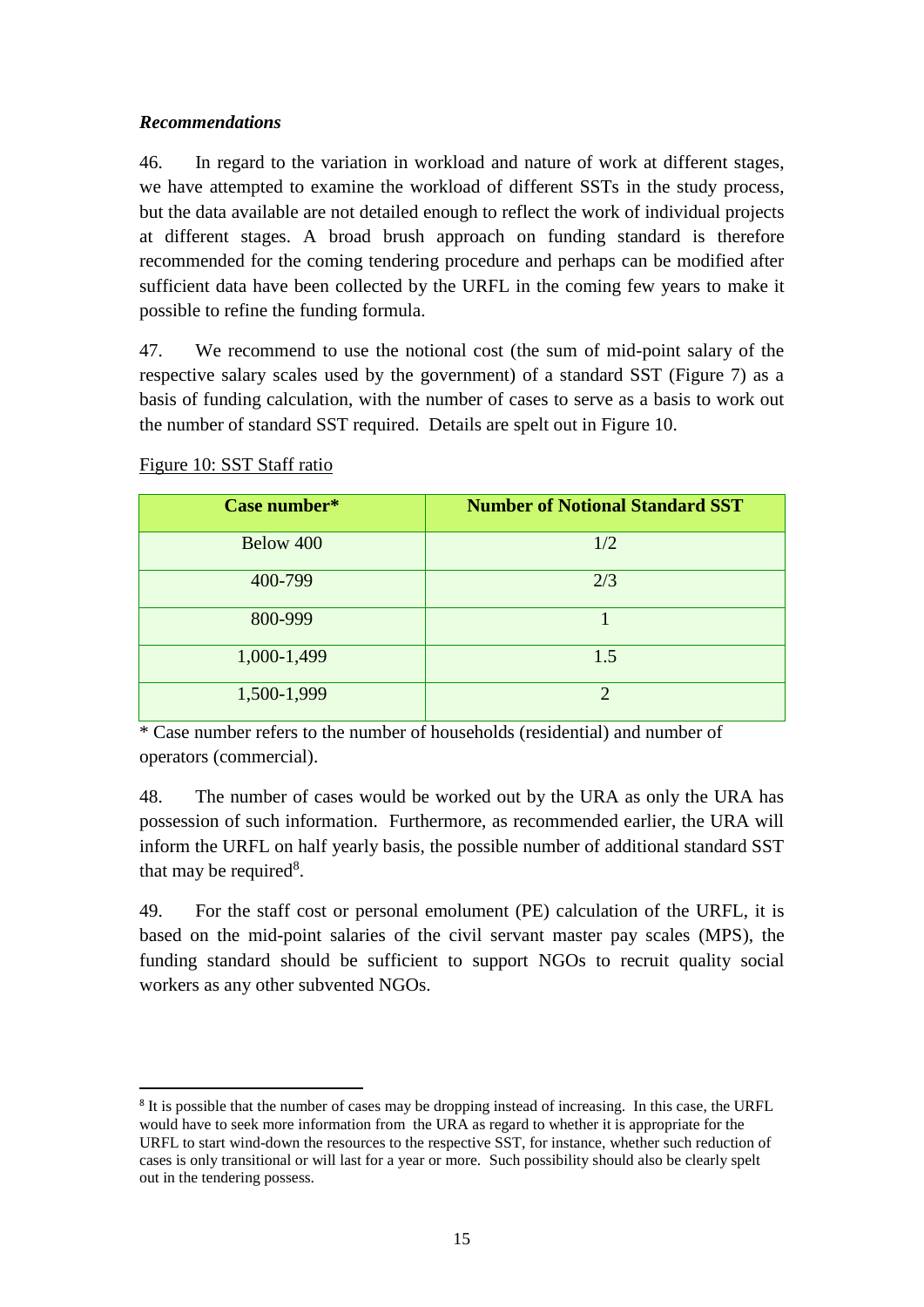50. For the amount of out-of-pocket expenses, we recommend to benchmark with Other Charges  $(OC)^9$  received by NGO community centres under the Lump Sum Grant (LSG) of the Social Welfare Department. Currently, OCs are provided on a lump sum per project basis. Currently, the OC for community centers is about 6% of the total salary (excluding provident fund) of the service team<sup>10</sup>. As the staff structure is calculated according to the caseload, using this formula to replace the existing level of out-of-pocket expenses can better address the resource needs of different projects and teams.

51. Instead of a reimbursement arrangement, we recommend to replace the approval and reimbursement procedure by a simple OC lump sum grant making reference to the list of approvable items adopted by the SWD for community centres.

52. The URFL may consider providing the overhead administration cost of about  $5-8\%$ <sup>11</sup> of the PE to the SSTs to cover the essential human resource management, finance management, and central administration support provided by the NGO.

53. To facilitate the URFL to make concise needs and resources estimation and planning, enhancing the reporting and evaluation design may help to collect more concise information on the workload of SSTs to support this. Relevant recommendations will be elaborated in the corresponding paragraphs under the *monitoring, reporting, and performance evaluation* session below.

### <span id="page-16-0"></span>**D. Monitoring, reporting, and performance evaluation**

 $\ddot{\phantom{a}}$ 

54. At present, the URFL will assess<sup>12</sup> the performance of the SSTs and report to the Board regularly. Nevertheless, there is no standard indicator and reporting format provided to facilitate the monitoring work. For example, the SST will submit quarterly service statistics to the URFL together with some descriptions on their work, and some SSTs may simply submit the household numbers of different projects irrespective of the actual case numbers that may have been changing at different stages of work. This creates a big challenge to the URFL in assessing the performance of the SST and making precise estimation of the changing of needs of different projects so as to produce proper funding plan.

<sup>&</sup>lt;sup>9</sup> Other charges include utilities, food, administrative expenses, stores and equipment, repair and maintenance, programme expenses and income, transportation and travelling, insurance and miscellaneous expenses.

 $10$  The calculation is based on the subvention for the six community centres of the Caritas-Hong Kong in 2012/13. If including provident fund, the ratio will be around 5.6%

<sup>&</sup>lt;sup>11</sup> Two NGOs, which the principal investigator of this study served as Board Directors, after recent detailed full costs analysis, have used 8% as the basic overhead central administration cost for service units. The Community Care Fund used 5% as the basic administration overhead cost for the delivery of its assistance programmes by government departments or NGOs.

 $12$  The SSTs have to follow the report requirements listed in the tender document and to submit reports to the URFL. Individual SST also will propose the service indicators in their proposal. The URFL will make reference to these when assessing their performance.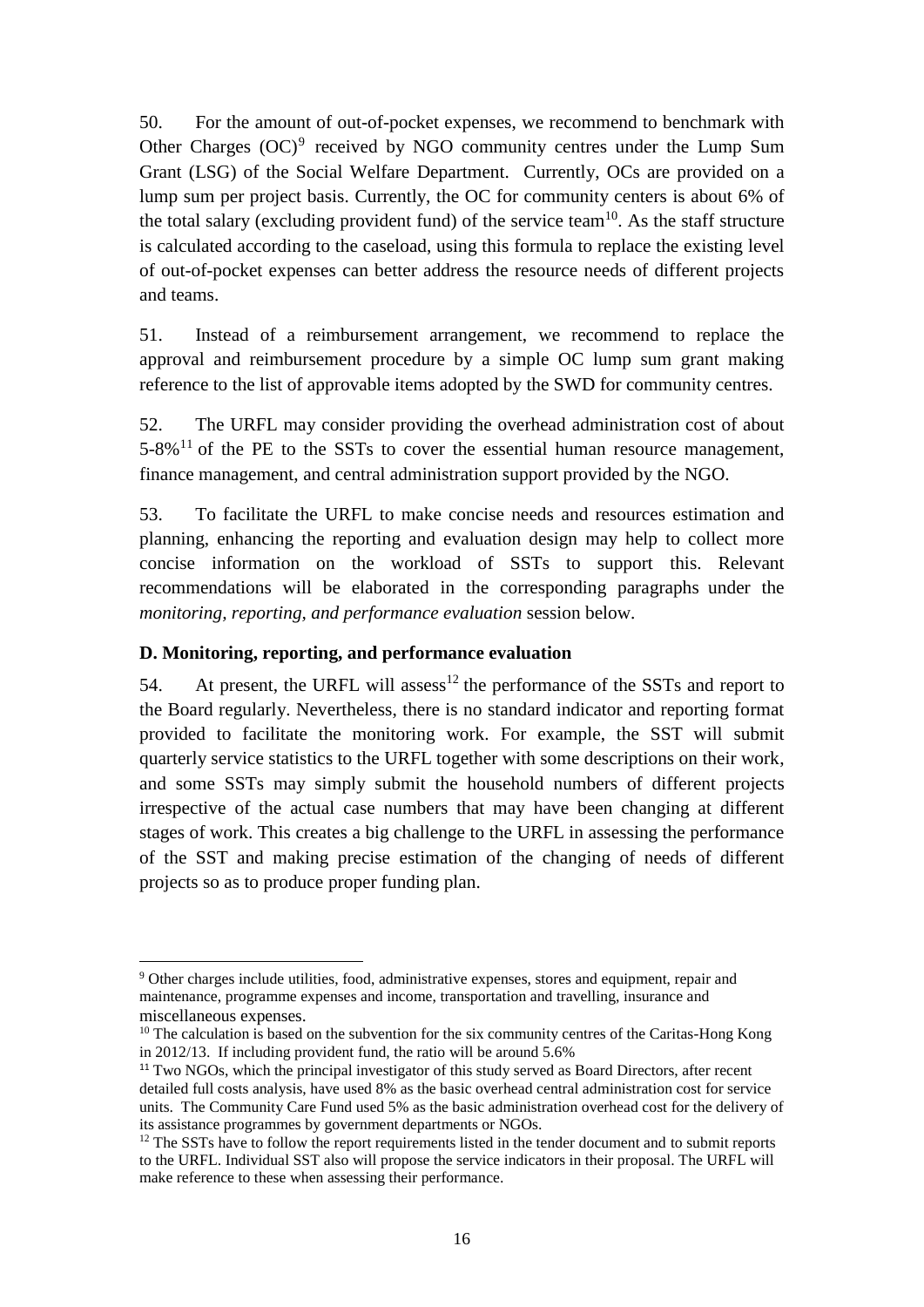55. The existing evaluation design has been over-reliant on self-reporting from the SSTs. Some informants suggested that the comments of service clients and immediate partners (URA) should also be included in the evaluation on the performance of SSTs as they are the service receivers or partner, and their comments count. While the URA has continued with submitting feedback form on the performance of the SSTs half yearly to the URFL, there is a lack of clients' feedback.

56. In the past, there were regular work meeting between the URA and the SSTs to ensure that both sides know the current stage of project development and the work plans of their partners to facilitate them to better plan for their work and also to provide better services to the affected residents. Following the taking over of the SSTs by the URFL and the change in work relation between the SSTs and the URA, the formal regular communication platform has ended.

57. There is also no replacement platform established to serve similar purposes. There were also some feedbacks from the residents and the URA that currently there is no mechanism to handle the complaints on unsatisfactory service or mal-practice of SSTs to ensure the accountability of the service.

58. One reason for the establishment of the URFL is to provide a firewall between URA and SST so as to enhance the independence of SST. Nevertheless, it is necessary to design a constructive communication mechanism among the URFL, the URA, and the SSTs to ensure the parties involved have good grasp on the progress of the work and the problems (or potential problems) they are facing to work together to ensure the quality and effectiveness of service. This also can facilitate the URFL to make more concise assessment and sound service and funding estimation for the SSTs.

## <span id="page-17-0"></span>*Recommendations*

 $\overline{a}$ 

59. Establishing an evaluation mechanism that can gather comments from different stakeholders, including the service implementers, major work partners, and clients, can support a more comprehensive and also more objective service assessment. At the same time, knowledge base formed by different sources and format of data, such as service statistics and feedback of key stakeholders, can provide stronger evidence to support service planning. These data can be gathered from the following sources.

- Standardizing the existing SST report format. Providing common assessment templates, languages, and aspects (Appendix III) to facilitate the URFL to gather precise and essential data from the SSTs. This, at the same time, can facilitate the report writing work of the SSTs.
- Collecting feedback from the URA regularly through standard evaluation form (Appendix IV).
- Either the URFL itself or by providing additional funding to different projects<sup>13</sup> for them to engage a third party to conduct outcome evaluation.

<sup>&</sup>lt;sup>13</sup> Reference is made to the practice of The Community Investment and Inclusion Fund (CIIF).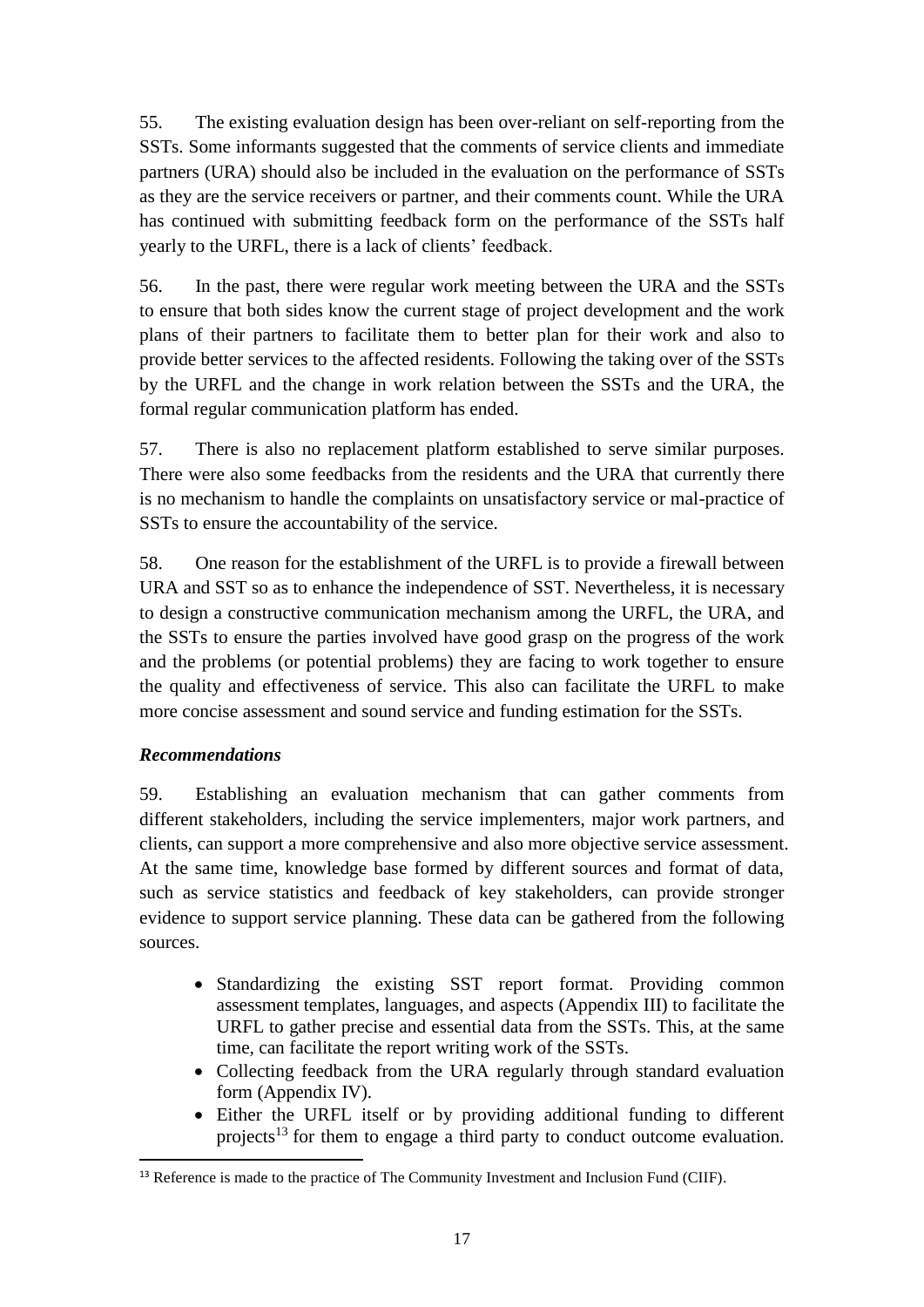The neutral position facilitates the researchers to gather the views from different stakeholders, particularly the affected residents $14$ .

60. We have explored the possibility of getting the feedback of residents through the tracking surveys of the URA. These surveys have been commissioned by the URA and conducted by third parties in different URA projects to ensure the objectivity of data. Though using data from these tracking studies can reduce the cost and effort of URFL from initiating another study, currently the URA only conducts tracking studies for a small number of their projects.

61. When conducting the evaluation above, it is important to ensure the transparency of the evaluation work to avoid mistrust or misunderstanding. For example, all the involved parties should be informed about their rights as the informants, and the functions and outcomes of these evaluations should be made available to the SSTs for their reference in making service enhancements.

62. As one possible way to facilitate the monitoring and reporting of service statistics, the URFL may consider establishing an e-platform for this purpose. And if such an e-platform is to be established, it can also be used as the knowledge management platform for the sharing of knowledge and experience among the limited number of SST social workers.

63. To enhance the accountability of SST, the following suggestions made by stakeholders are useful:

- The Board of the URFL with experts on urban renewal can help to oversee the work of the SSTs and provide useful feedback and advices;
- There is a need to establish simple and clear feedback/complaint channels and procedures which are to be made known to the public;
- The SSTs should take the initiative to clearly present their objectives and responsibilities in leaflets, posters or websites, and to describe their relations with the URFL and the URA to avoid the public's misunderstanding of their roles and responsibilities, and hence establishing a better understanding of the independent status of the SSTs.

# <span id="page-18-0"></span>**E. Working relationship and coordination mechanism among the SSTs, the URA and the URFL**

 $\ddot{\phantom{a}}$ 

<sup>&</sup>lt;sup>14</sup> One possibility is to seek the cooperation of the URA in its freezing survey to obtain the consent of the affected cases to provide the relevant contact information to the evaluation team so that the evaluation team would be able to contact the relevant cases at two points of time, namely before offer made by URA and acquisition, and six months after relocation. The first contact is essential for the evaluation team to build up the contact so that even after relocation they may still be able to do the follow-up. Some incentives would be required for this kind of follow-up study such that the affected individuals would be willing to provide the follow-up contact to the evaluation team. Mobile phone numbers if available can better ensure continuous contact even after relocation.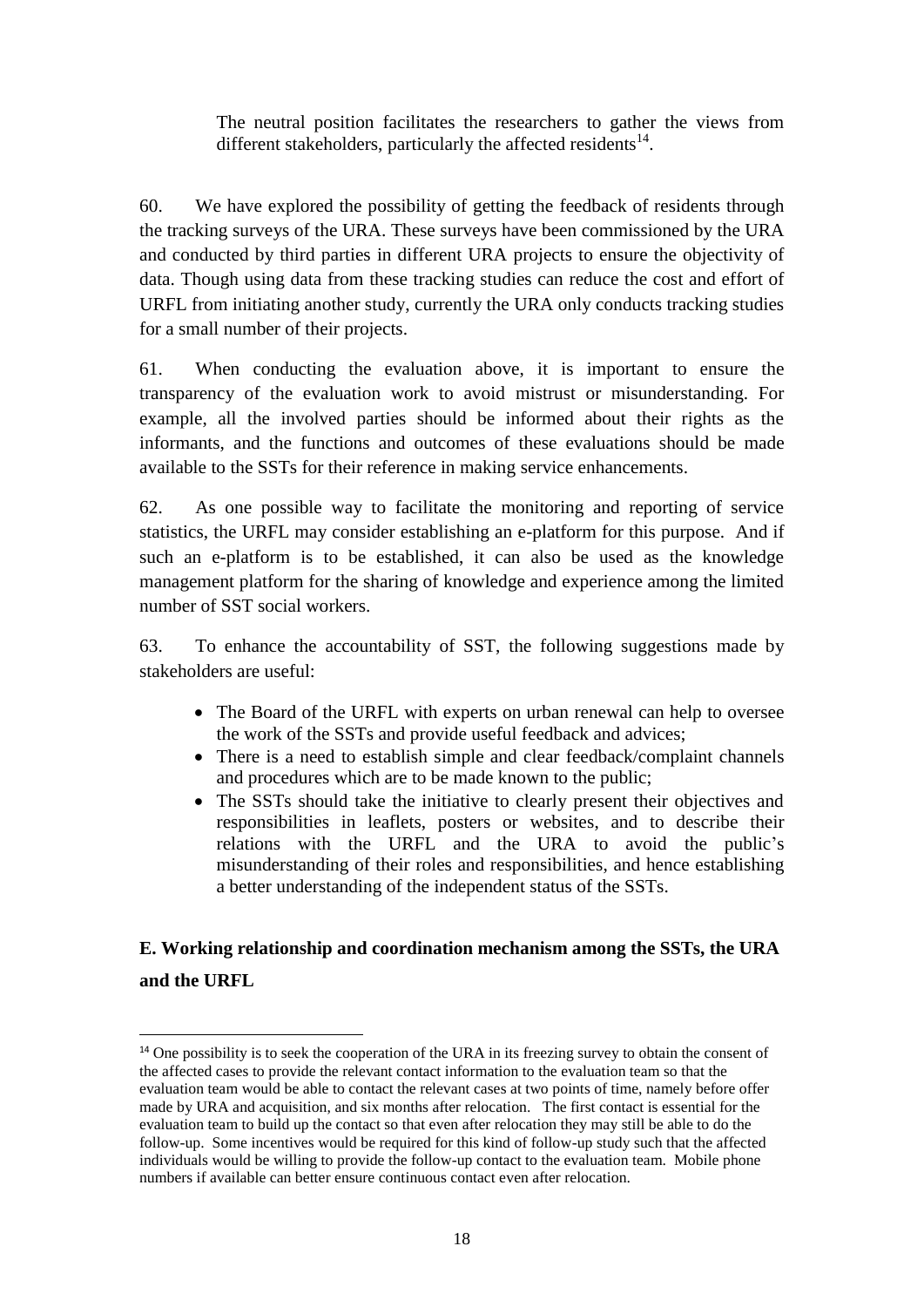### <span id="page-19-0"></span>*Independency issues*

64. The Development Bureau has considered the feedbacks and suggestions received from the URS review and the SSTs service reviews, and some changes have been made accordingly to enhance the independency of work of the SSTs, such as the forming of the URFL. As there has been no new NGO joining the service and no big controversy found in the current projects in the last several months, no obvious problem has emerged so far, and it is also a bit premature to comment on the impact of these changes.

65. Nevertheless, some issues on the tripartite relation between the URFL, the URA, and the SSTs are observed and worth noting. For example, the SSTs still find that co-locating at the Neighbouring Centre of URA give residents the impression that the SSTs are under the URA and this adversely affects the SSTs in building up trust and relation with the residents. Lately, following some changes on the URA Neighbouring Centre arrangement, two SSTs, Mong Kok and Kwun Tong teams, have moved out and found new offices near their project areas. The Salvation Army was able to rent an office at Portland Street at the 2<sup>nd</sup> floor of a commercial building with HKD 26,000 per month, but the contract terms of the new Kwun Tong SST office of the CFSC are relatively complicated, they have to pay the rates, air-condition fee, and some other charges separately, it is at the  $8<sup>th</sup>$  floor, and they had to confirm the deal in 24 hours with the agent. Besides, CFSC had to spend quite some time and effort to search and negotiate with the owners, then it also had to spend several months, May to September, to conduct renovation work to ensure that the office can serve the purposes. The effectiveness of asking the SSTs to rent premises according to their contract length is questionable.

66. There were some worries on the accessibility of using upstairs office. In H18 (Graham Street/Peel Street) project, the SST was also using premises at the 2<sup>nd</sup> floor. According to the experience of URA, even they had signs and instructions to show the office, the drop-in of residents was reduced. Residents might not bother to go up and simply to express their discontent. Besides, both the CFSC and the Salvation Army had encountered some difficulties in finding suitable offices as listed below.

- Availability of suitable premises (have to consider such issues as the land use, accessibility, and rent).
- The contract terms and prices in the private market may fluctuate and vary a lot and there is no rent reference to guide the NGOs to find premises.
- Normal approval procedures may take months. In private market, this is a major barrier.
- Short contract period makes it difficult for the SSTs to find offices and to negotiate rent.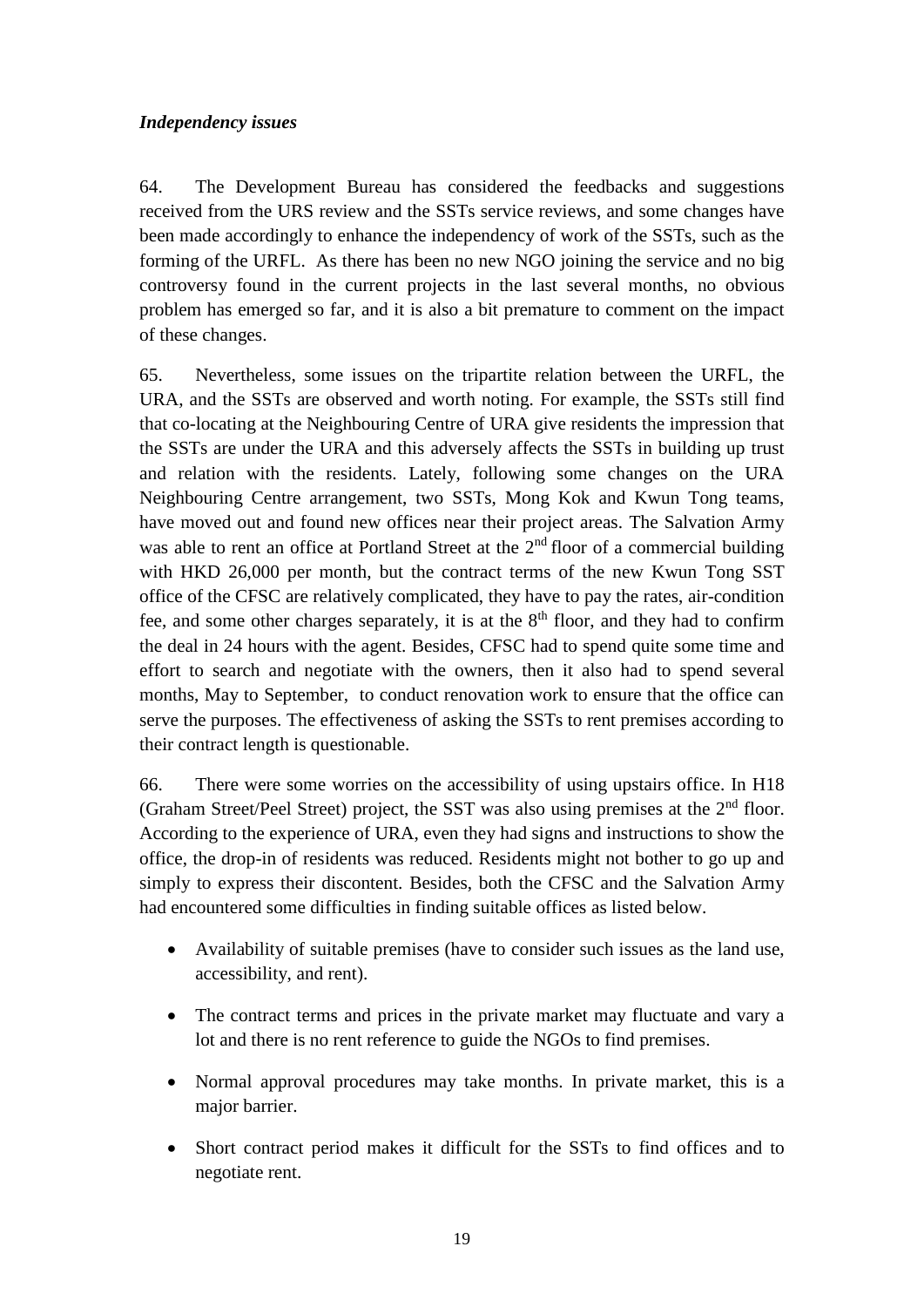67. We noted that while the ground floor may be an obvious advantage, the most important factor is the visibility of the service centre to the people in the district. If a service centre is located in a prominent location where residents of the district will be able to see it very often when passing by, it would be easier for residents affected by URA redevelopment projects to find such a centre and seek services. Furthermore, the more "permanent" the location is, the easier it will be for the residents in the district to recognize it.

68. In view of the difficulty in finding suitable premises from the private market, the SSTs have proposed to ask the URA to rent those vacant ground floor shops in the project areas to the concerned SSTs. Such proposal may only be applicable in project like Kwun Tong that is bigger and is conducted by phases, but it may not be applicable to other small projects, and even when such premises became available it would be quite a number of months after the commencement of the redevelopment project. The feasibility of such option is low.

### <span id="page-20-0"></span>*Work relationship and communication*

69. As shown in Figure 3 and Figure 4, the work relation between the URA and the SSTs has changed after the URS review and the forming of the URFL. The objective of the new arrangement is to allow the SSTs to be seen as independent, while the SSTs still have to work closely with the URA to provide adequate services to the people affected by redevelopment.

70. As mentioned, in the past, there were established communication platform and regular meetings to support effective information flow and cooperation at work. Following the change in relation, both the URA and the SSTs found that the URA is no long in the position to organise and hold these meetings, and therefore such practice has ended. The URA will still organise briefing to the SSTs and the affected residents when starting new projects, but then the SSTs and the URA may only contact each other while necessary, particular on case basis. In the study, as noticed insufficient communication has resulted in some confusion of facts, roles, and responsibilities and has negative impact on the work relation and trust among different parties and this finally may affect the service quality. The problems could be even more serious when there is any turnover in service team leaders or supervisory staff in the SSTs.

## <span id="page-20-1"></span>*Recommendations*

71. We recommend that the URFL should consider renting premises at different districts concerned, instead of asking the NGOs to do so. The advantage of the method is that this can fulfil the basic criteria that the office can be stable, visible, convenient and accessible to target users. For example, if the offices are under the URFL, it can commit longer contract with the premises owners, and the location will become more stable. If this is the case, even upper floor premises will still be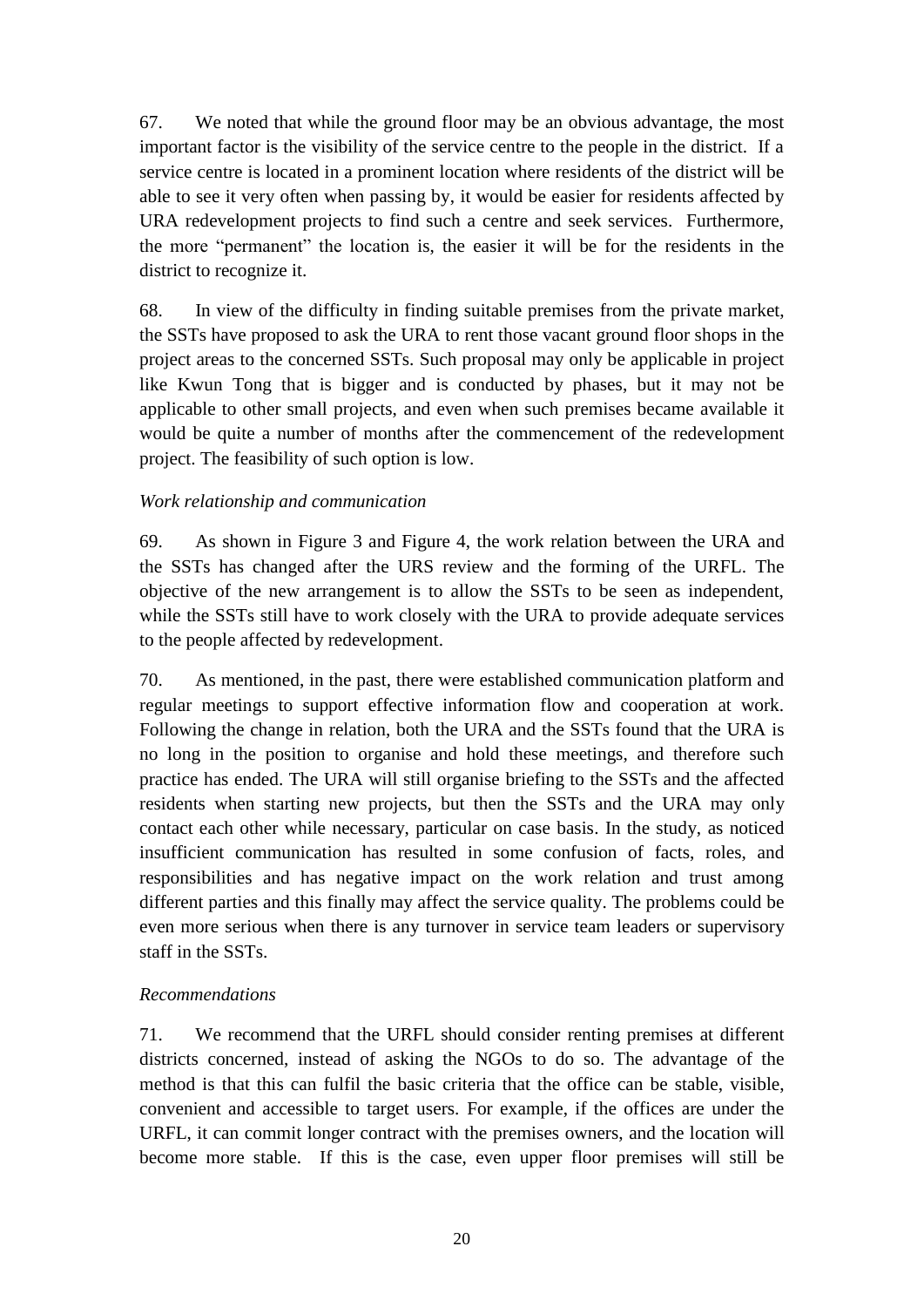acceptable as long as there is clear and big signage outside the building to enhance the visibility of the SST service centre.

72. In this way, the URFL or the NGOs also need not bother with the problems on finding offices for short and small projects. This method also makes it easier for the URFL to find suitable premises, get better contract terms and offers, and increases the flexibility in choosing/changing SST service operators. The down side of this arrangement would be shifting of the workload of finding, contracting, and maintaining such premises from the NGO to the URFL.

73. Considering the communication issues, as mentioned in our previous SST reviews (Law, et al, 2010, Chui, 2009), there were certain extent of misunderstanding arising from the possible different interpretations and/or perceptions of the scope of work and role of SSTs. The new tripartite relationship and the separation of the URA and the SSTs office have further widened the communication gap. It is obvious that even under the new arrangement, all three parties have different expectations and interpretation on the new arrangements and that for sure will have an impact on work relation and trust building and hinder the operation and development of the SST services. Such confusion is also normal in the process of reorganisation or restructuring of services.

74. Nevertheless it is essential for the URFL, the URA, and the SSTs to come together to work out and agree on the work details (the new roles and responsibilities of different parties on aspects like administration, communication, and reporting/monitoring) to support a more effective and sustainable partnership to enhance the quality and accountability of service. This can be achieved by establishing some mechanism to ensure an effective, communication, work relationship, and coordination of work among these parties.

75. For example, establishing communication platforms and some regular formal and informal sharing sessions amongst the respective frontline staff of the URA and the SSTs to explicitly share their possible divergent interpretations and working patterns (Chui, 2009) are essential to ensure the effectiveness and quality of service. Particularly when there are new players who have no relevant experience and are unfamiliar with the stages of works or practices of different work partners, such mechanism should serve to support them in carrying out their work properly.

76. Furthermore, regular progress report and planning meeting among the respective frontline staff of the URA and the SST of the concerned districts is an effective platform to identify the insufficiencies and problems encountered in the process of work and they can find out practical solutions together at the same time. We, therefore, recommend that regular management /administration meeting amongst the URFL, the URA, and the respective SSTs should be arranged:

• Half yearly management meeting: the management or supervisory level of all 3 parties can come together to identify issues on old and new projects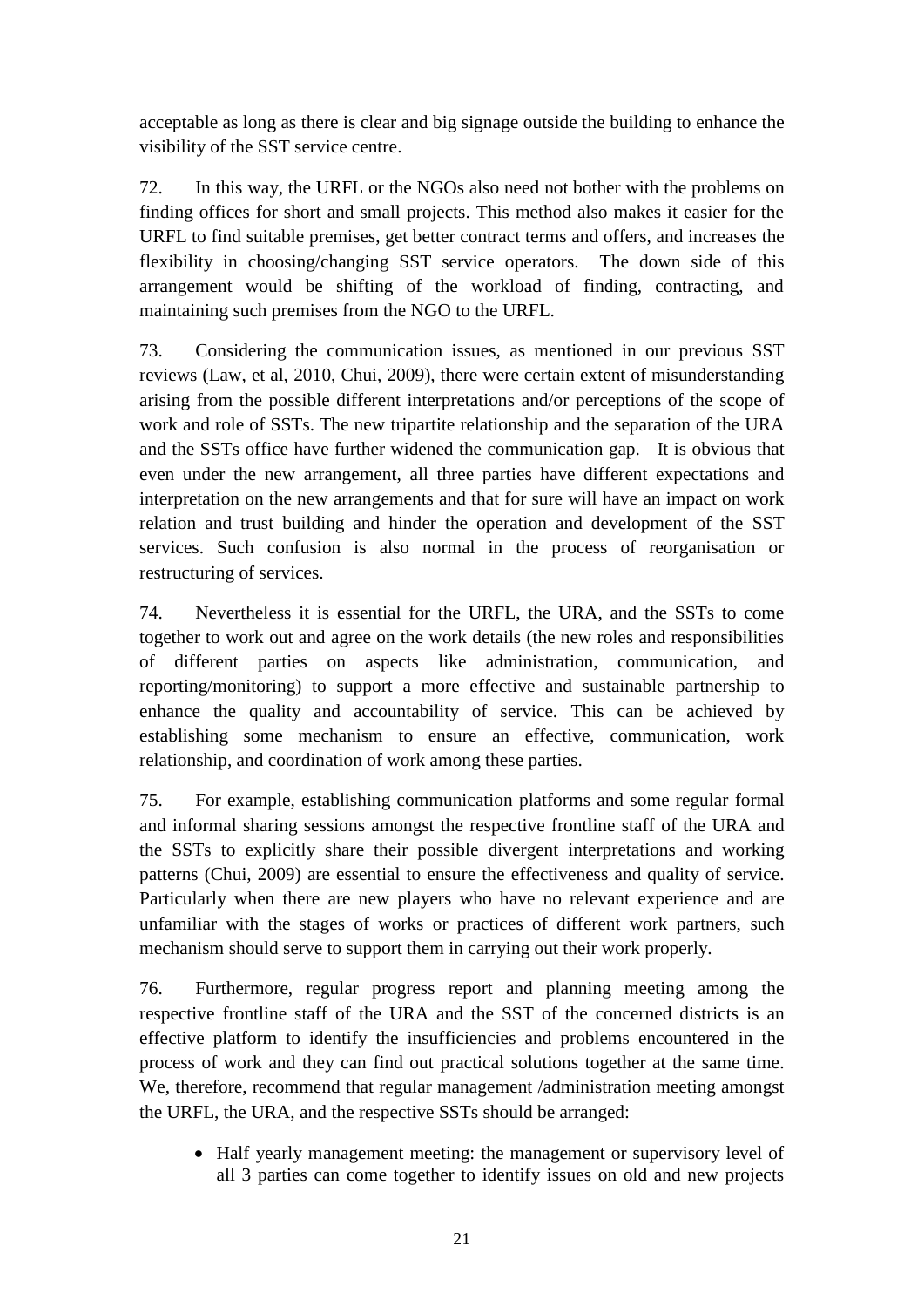and also to discuss the problems found in administration and monitoring matters.

• Quarterly work meeting: to allow the frontline workers of the SSTs and the URA to review and exchange the latest progress of works, review the unmet/ potential needs of the affected resident and projects concerned, share their concerns and confusion on cases, clarify possible divergent interpretations, exchange updates on relevant policies and redevelopment measures, social resources, and to work out solutions together.

77. As the URFL structurally situates between the URA and SSTs, we recommended the URFL to serve as the facilitator and convenors of the above meetings. The URFL also can engage the URA to design structure on the coordination of meetings, such as how district/project base coordination meetings can be structured with reference to their experience.

78. Besides, the URA can also provide the URFL with the latest updates on relevant policies and projects (such as their press release), while the SST can provide URFL with information about their public programmes that they plan to organize in the future, so that the URFL can enhance their coordinating role and facilitate information flow among all there parties.

### <span id="page-22-0"></span>**F. Induction training for social workers of the SSTs**

79. It is essential for the SST workers to possess good understanding of relevant policies, concepts and knowledge. This can also enable workers to help their clients to understand their rights, limits and opportunities in negotiating their benefits. Urban redevelopment projects involve different land and compensation policies and complicated community dynamics. Since the usual social work training does not involve knowledge in urban redevelopment, induction training for social workers of the SSTs is essential.

80. For example, if the workers are confused on the sequence of the acquisition procedure, compensation arrangement, and the general resources available and cannot convey these messages concisely to the affected residents that may impede clients from making decision that is more beneficial and practical to them. This may cause unnecessary service delay, and may even result in misunderstanding and unnecessary conflicts between different parties. Not knowing the limits of negotiation and holding unrealistic expectations may exacerbate unhappy feelings and frustrations on the part of the people affected by the redevelopment project.

81. In our previous SST reviews (Chui, 2009; Law, et al, 2010), the provision of formal induction training to all the SST social workers was recommended:

There may be the need to provide more detailed induction and orientation to their staff working in the SST to appreciate the possible constraints in policy, organizational setting and community dynamics, and thus position themselves better in their working in the SST. (Chui, 2009)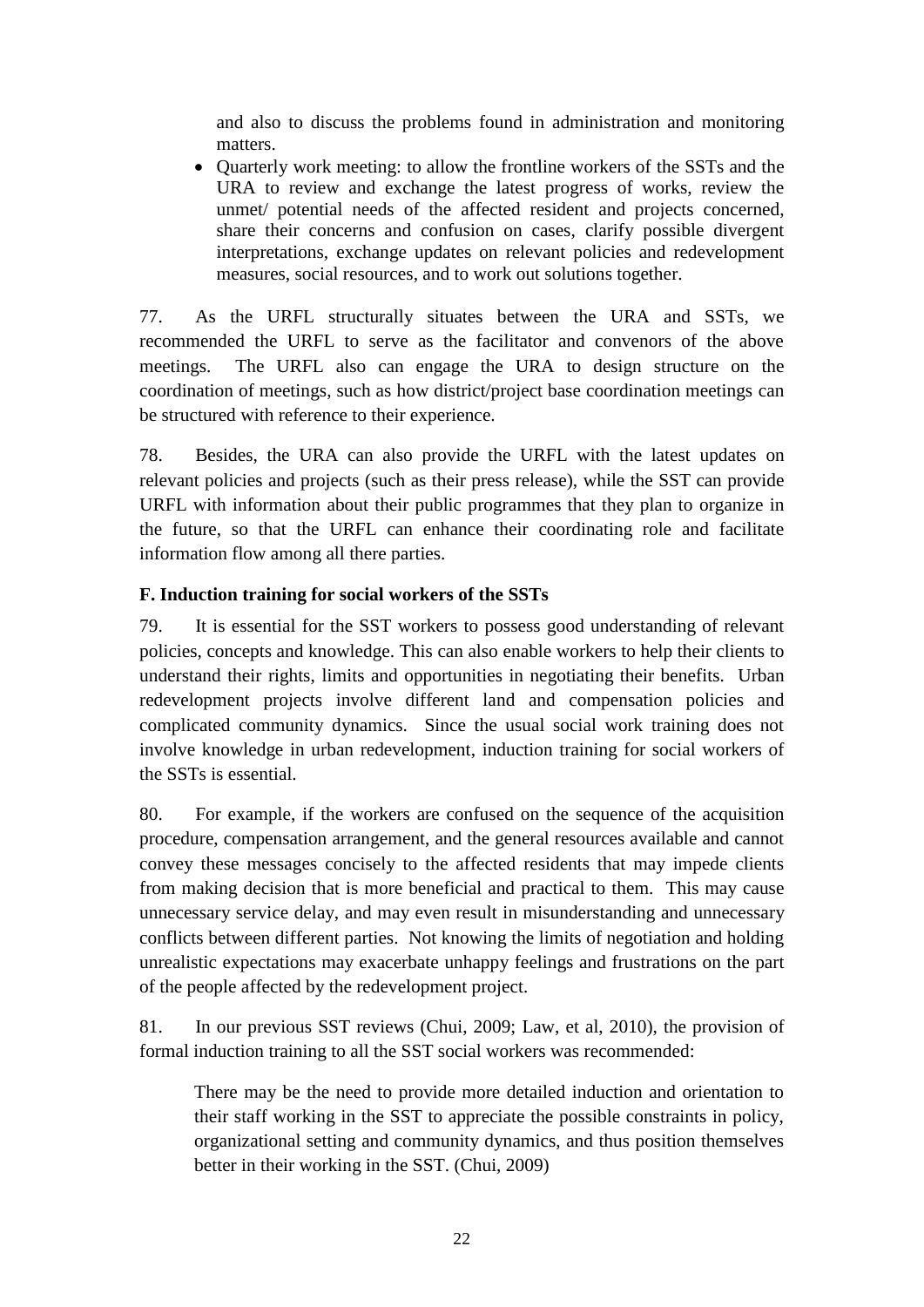Regular induction training programmes for social workers would also be advantageous to help them acquire the basic understanding of the relevant knowledge in urban renewal, the community dynamics in urban renewal, and the needs of the individuals and families affected by urban renewal. (Law, et al, 2010)

82. The need for the SST workers to possess relevant knowledge is clear. Nevertheless, structured training is still not yet available, and no deliberate action has been taken to improve the situation. The URA will offer briefing on new projects and policy changes to the SSTs as usual, but that cannot replace the function of structured staff training of SSTs. Currently, in general, NGOs have been relying on verbal knowledge transfer within the team to train up their staff. Workers have to learn on the job. They have to look up working files or consult their supervisors or colleagues when they have questions. Unfortunately, the social workers very often do not know what they have to know in the process of work, and hence not even aware of the need to ask.

83. Besides, concerned NGOs found it not cost effective to design and run structured induction training to their SST team members. This is because among all the URFL funded SSTs there are only 15 social workers. There are also very few new staff joining these teams every year, and mostly they will be scattered in different teams, joining at different time of the year, and possibly holding short contracts (say 6 to 12 months).

84. The URA has provided formal training to all new staff, and some of the staff may receive more specific training such as compensation calculation. Besides, the URA will offer 2 general staff training annually; 1 is for new staff, and 1 is for existing staff to refresh their knowledge to ensure that the staff can align their work closely with the development of the organisation. Some basic training kits are ready to support their training. The URA will also update their staff on any concerned projects and policies changes.

85. Another NGO, the Senior Citizen Home Safety Association, also provides services to elderly people affected by redevelopment projects in the private sector recently. It has invited relevant experts, such as lawyers and surveyors, to deliver 5 sessions of training to their workers to ensure that they can properly carry out their work.

## <span id="page-23-0"></span>*Recommendations*

86. The need for induction training and relevant knowledge updates are essential to support the SST workers to produce quality service. As there will be changes in the policies<sup>15</sup> and projects concerned in the process of work, one-time induction training

 $\ddot{\phantom{a}}$ <sup>15</sup> For example, The Flat-for-Flat (FFF) Scheme provides domestic owner-occupiers affected by the URA's redevelopment projects with an alternative option to cash compensation. The scheme is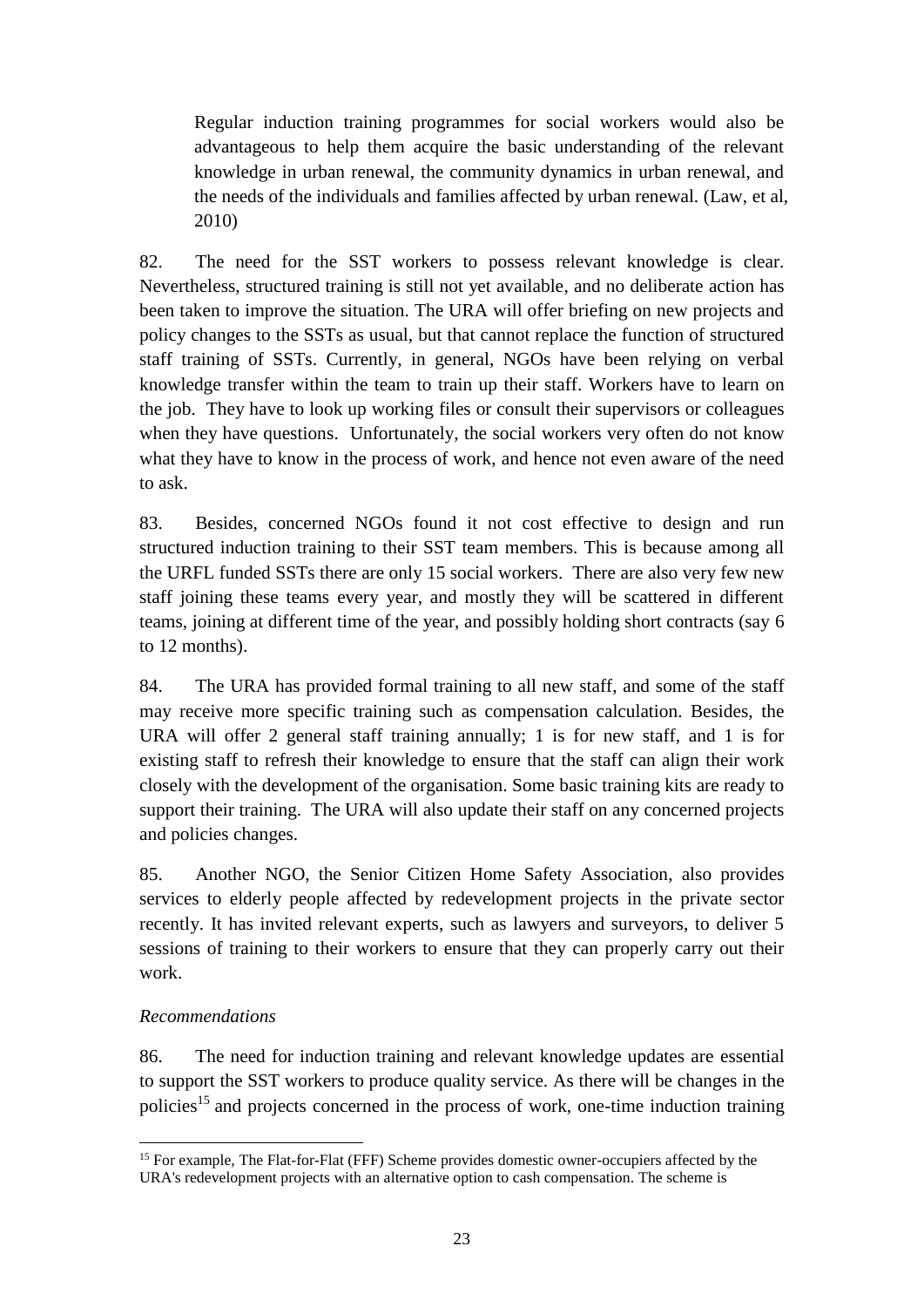is also not sufficient. In view of the number of SST workers is few and they may join the team at different time, it is more effective to develop one standard training kit or if possible an e-learning system to be shared by all the SSTs.

87. Nevertheless, it may not be easy for the URFL or NGO to design and carry out the training themselves for they are not the experts of all the relevant areas. The URFL may outsource the development of the e-learning platform coupled with the training kit and the knowledge management platform to an outside body.

88. For the content of the training kits, as the URA already have developed some staff training materials and they will constantly update their knowledge base, the URFL can seek for their professional support also. The SSTs also have accumulated some knowledge on the relevant social resources available (such as Compassionate Rehousing) and some common case patterns. These two knowledge bases combined together can provide very practical reference for the development of the SST standard training kit. Such training kit should be updated constantly and at least covers the following aspects.

- Basic roles and responsibilities of the SSTs
- The major parties concerned and their roles and responsibilities
- The development and the constraints/controversies of the relevant policies
	- $\triangleright$  Relevant lands and urban renewal policies
	- $\triangleright$  Relevant compensation policies and probity clause concerned
	- $\triangleright$  Relevant welfare policies and social/community resources available
- Basic information of the redevelopment project concerned
- Dynamics of the community concerned

89. The training can be conducted in the form of e-training that is accompanied with an e-test. All new SST social work staff members have to enter the e-training system to study the materials and answer some questions to ensure that all the workers have gone through the basic and essential concepts and facts concerned and have certain understanding on them. The use of e-test indeed is also quite common in other professions nowadays.

90. Standard training also can facilitate the communication within a SST and also between different SSTs and other working partners. Therefore, all the existing SST workers and team leaders should be encouraged to go through the training materials. The URFL also can provide half-yearly/annual seminars on policy and practice to further promote better development of knowledge and skills.

91. Either as an alternative, or even better as top-up resource, it would be advantageous for the URFL to provide some resources, such as 1% of the lump sum

 $\overline{\phantom{a}}$ applicable to those affected by the URA's redevelopment projects commenced after the promulgation of the new URS on 24 February 2011, starting with the two projects launched in March 2011. (URA, 2011, November 24)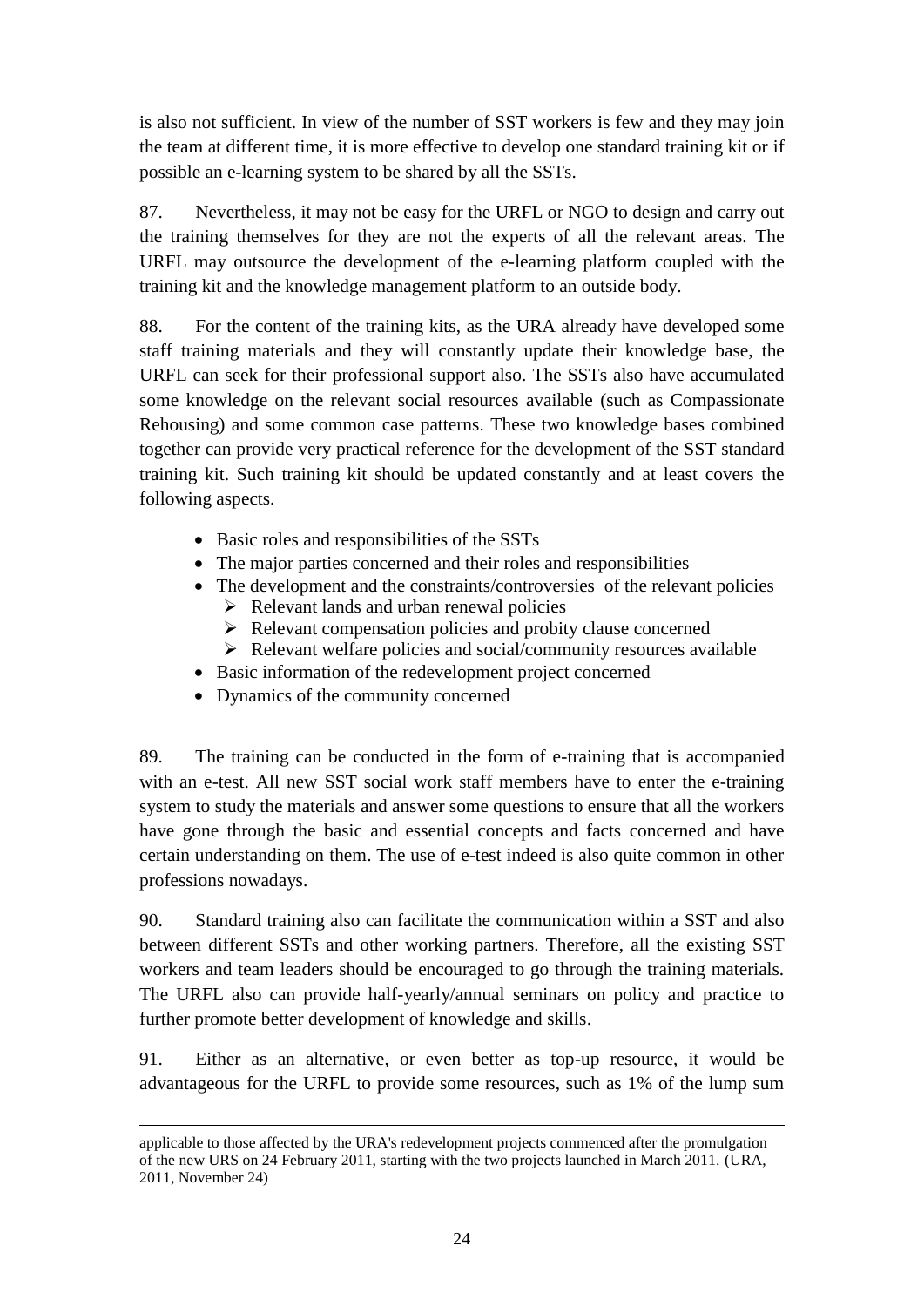fee to the NGOs for staff training and development. This can be included in the administration cost or the OC proposed at the *funding standards and manpower strength* section above. This can encourage the social workers of SSTs to enrol relevant accredited courses or workshops, such as conferences related to redevelopment project and mediation skills trainings, with the support of the resources to enhance their relevant knowledge and skills. As the work of SSTs involves various professional skills and knowledge, the SSTs workers should be encouraged to apply for any training fund available for social workers to enrich their professional knowledge and skills to enhance their problem solving ability.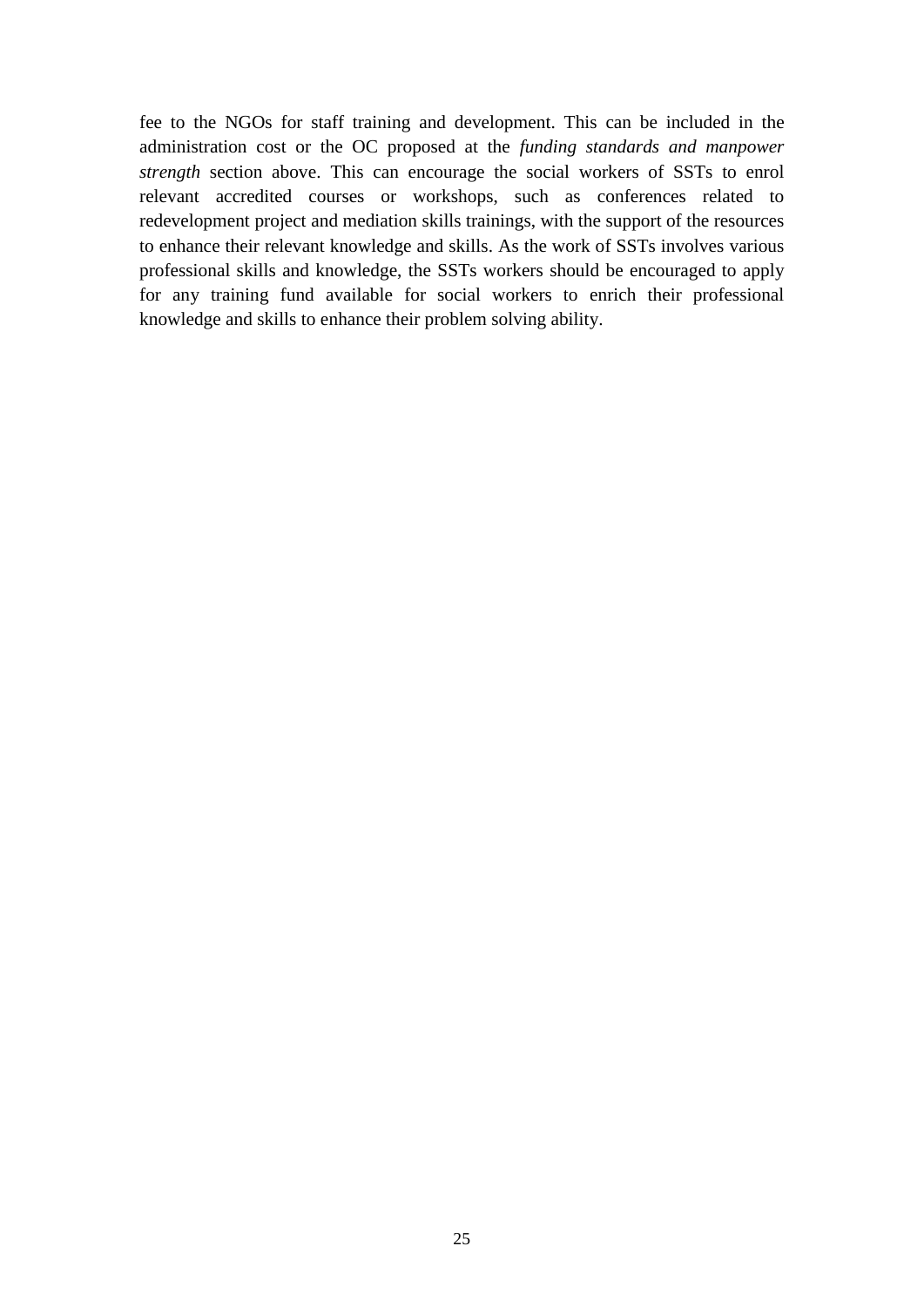### <span id="page-26-0"></span>**SUMMARY REMARKS**

92. In conclusion, the implementation of the new URS and the new arrangements of SSTs over the last several months have brought about certain impact to the SSTs, and some problems and opportunities led by these changes are being noted by the stakeholders. These problems and opportunities are being reviewed and examined in this study and the relevant recommendations are made.

93. Owing to the limitation of available data for more precise estimation of workload and hence the related resource requirement, funding formula proposed in the study takes on a broad brush approach. For the time being, the proposed funding methodology will simplify the approval and administrative processes and will make the funding fairer to different SSTs and more related to the total caseload. However, variability due to the number of projects of different sizes and also at different stages of redevelopment has not yet been taken into consideration. If the proposed monitoring system and data collection forms are adopted, after a year or so, there would be more systematic data available to fine tune or improve the funding methodology.

94. Lastly, many relevant URS initiatives are newly implemented and their impact to the SSTs is not yet thoroughly shown. It is worthwhile to keep observing the relevant changes and to ensure that the development of the SSTs can align well with the URA redevelopment work in Hong Kong.

 $\sim$  End  $\sim$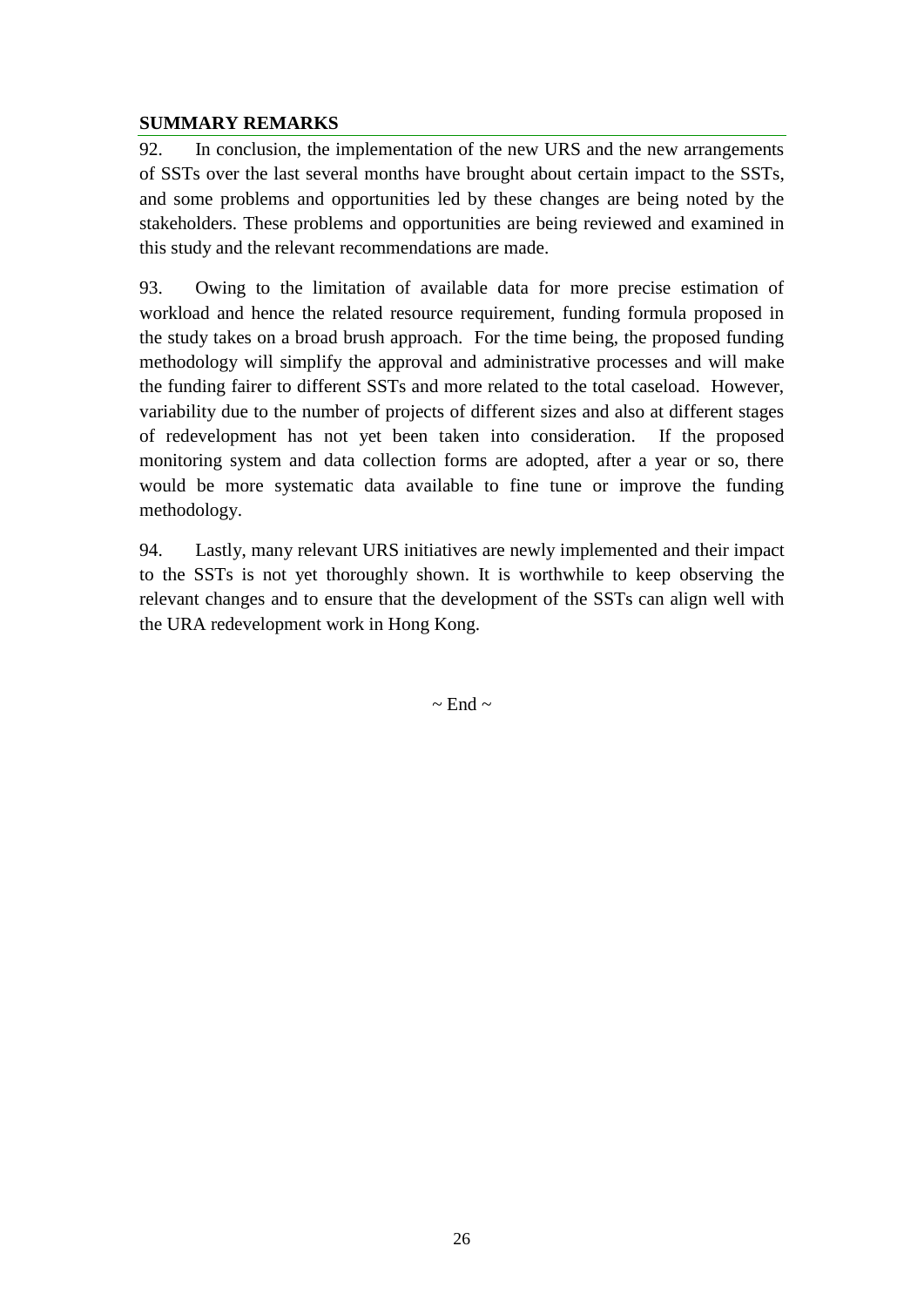#### <span id="page-27-0"></span>**REFERENCE**

- Chui, W. T. (2009). *A Report on MDO/003/Social Dimensions of the Urban Renewal Authority's Urban Renewal Projects.* Hong Kong: Urban Renewal Authority.
- Development Bureau. (February 2011). *Urban renewal strategy.* Hong Kong: HKSAR Government.
- Law, C. K., Chan, C. W., Chui, W. T., Wong, Y. C., Lee, K. M., & Chau, Feon. (2009). *Study on urban renewal policies for the Urban Renewal Strategy Review. (A six city studies, including Guangzhou, Seoul, Shanghai, Singapore, Taipei, and Tokyo).* Hong Kong: Urban Renewal Authority.
- Law, C. K., Chui, W. T., Wong, Y. C., Lee, K. M., & Ho, L. S. (2010). *Study on the achievements and challenges of urban renewal in Hong Kong.* Hong Kong: Urban Renewal Authority.
- Law, C. K.; Chui, W. T.; Wong, Y. C.; Lee, K. M.; Ho, L. S.; Lee, W. P. (2010). *Study on the future directions of providing social work services under the new Urban Renewal Strategy.* Hong Kong: Urban Renewal Authority.
- Urban Renewal Authority. (2002, February 9). *Social Service Teams' contracts signed.* Retrieved March 26, 2012, from Urban Renewal Authority: http://www.ura.org.hk/en/media/press-release/2002/20020209.aspx
- Urban Renewal Authority. (2011, November 24). *Schemes & Policies - Flat-for-Flat Scheme*. Retrieved July 15, 2012, from Urban Renewal Authority: http://www.ura.org.hk/en/schemes-and-policies/redevelopment/uraimplemented-projects/flat.aspx
- Urban Renewal Authority. (2011, November 29). *Schemes & Policies - Redevelopment.* Retrieved July 15, 2012, from Urban Renewal Authority: http://www.ura.org.hk/en/schemes-and-policies/redevelopment/uraimplemented-projects/social.aspx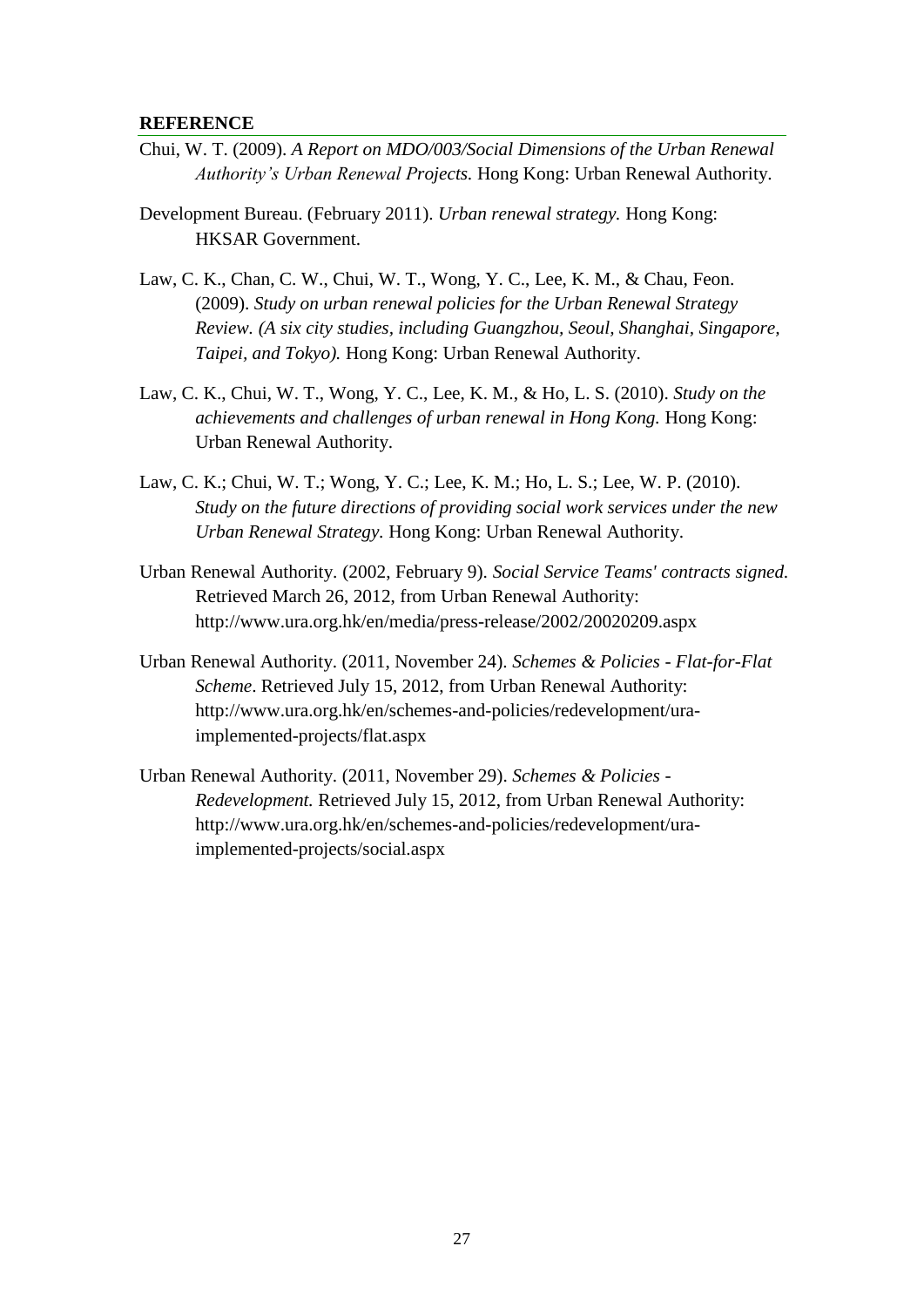### <span id="page-28-0"></span>**APPENDIX I: LIST OF INFORMANTS**

### **Urban Renewal Fund Limited**

1. Mr. WONG, Joseph Kam-man, Chief Executive, Secretary to the Board

### **Urban Renewal Authority**

- 2. Mr. LEE, Joseph King-chi, Director (Acquisition & Clearance)
- 3. Ms. TONG, Michelle Yat-man, Senior Manager (Acquisition & Clearance)
- 4. Ms. NG, Agatha, Manager (Acquisition & Clearance)
- 5. Ms. CHOI, Sylvia, Manager (Manager, Kwun Tong Project Resource Centre)
- 6. Mr. SO, Ngai-long, Senior Manager (Community Development)
- 7. Mr. LEUNG, K. C., Manager (Acquisition & Clearance)
- 8. Ms. CHENG, Stella, Manager (Acquisition & Clearance)

### **Urban Renewal Social Service Team (Urban Renewal Authority funded)**

- 9. Mr. NG, Charles Ka-kui, Programme Director, Christian Family Service Centre
- 10. Ms. TSE, Joyce So-hung, Project Development Manager, Christian Family Service Centre
- 11. Mr. MA, Tom Chak-shun, Team Supervisor, The Salvation Army Hong Kong and Macau Command
- 12. Ms. LAM, Jessica, Team Leader, The Salvation Army Hong Kong and Macau Command
- 13. Mr. NG, Sze-on, Team Supervisor, Community Development Services, St. James' Settlement
- 14. Mr. WONG, King-lai, Team Leader, St. James' Settlement

## 香港社會服務聯會社區發展網絡「關注市區重建策略檢討工作小組」

### **(Around 50 representatives from the following communities)**

- 15. Working group members
- 16. Residents affected in different URA-implemented projects
- 17. Social workers
- 18. Social work students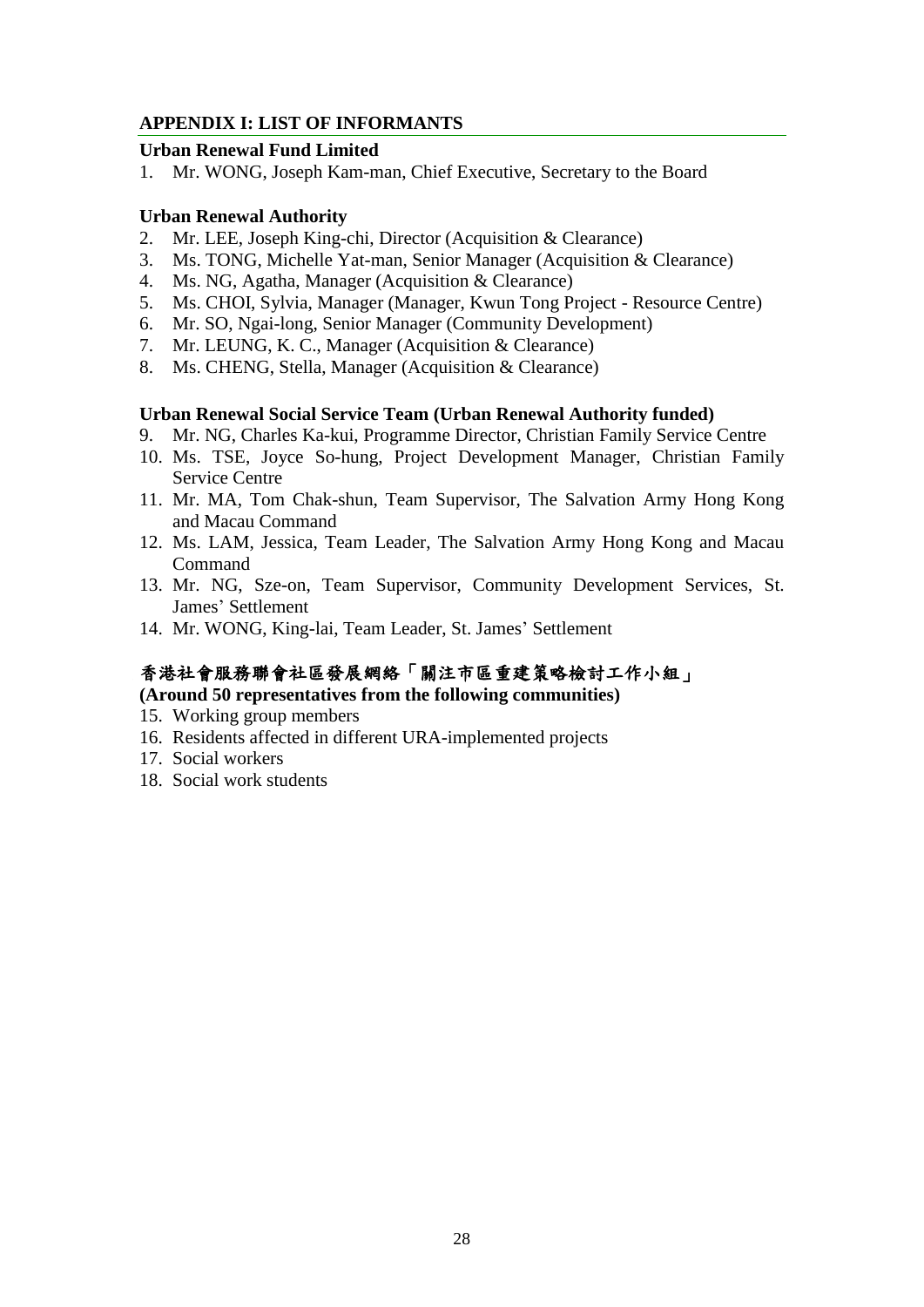# <span id="page-29-0"></span>**APPENDIX II: SST ASSESSMENT CRITERIA AND WEIGHTING**

The criteria and weighting listed below were used in the previous SSTs tendering by the URFL.

|                                  | <b>SST Assessment Criteria and Weighting</b>                                                                                                                                                                                                                                                                                                        | <b>Scores</b> |  |
|----------------------------------|-----------------------------------------------------------------------------------------------------------------------------------------------------------------------------------------------------------------------------------------------------------------------------------------------------------------------------------------------------|---------------|--|
| <b>On the Organization</b><br>1. |                                                                                                                                                                                                                                                                                                                                                     |               |  |
| 1.1.                             | Track record on community development experience including<br>but not limited to the number of cases successfully handled<br>relating to -                                                                                                                                                                                                          |               |  |
|                                  | (1)<br>relocation<br>result of<br>redevelopment<br>οf<br><b>as</b><br>a<br>accommodation;                                                                                                                                                                                                                                                           |               |  |
|                                  | (2)<br>relocation as a result of termination or expiry of tenancy<br>or eviction by landlord;                                                                                                                                                                                                                                                       |               |  |
|                                  | (3)<br>due to the reasons as mentioned in $(1)$ and $(2)$ or other<br>factors, assistance offered to vulnerable groups e.g.<br>elderly, minority groups, new immigrants etc., in<br>establishing and re-establishing their social networks; in<br>obtaining local welfare services and educational,<br>medical, cultural and religious support; and |               |  |
|                                  | (4)<br>compassionate rehousing referred to Housing Authority<br>and Housing Society                                                                                                                                                                                                                                                                 |               |  |
|                                  | 1.2. Familiarity with the Designated Districts                                                                                                                                                                                                                                                                                                      |               |  |
|                                  | 1.3. Availability of support services and network within the<br>organization                                                                                                                                                                                                                                                                        |               |  |
|                                  | 1.4. Relevancy of experience in community work of the Team<br>Supervisor, Leader and Members.                                                                                                                                                                                                                                                       |               |  |
| than                             | Note: Each case should be counted once even it falls within more<br>one of the categories in item $1.1(1)$ to (4)                                                                                                                                                                                                                                   |               |  |
| 2.                               | <b>On the Work Programme</b>                                                                                                                                                                                                                                                                                                                        | 40            |  |
| 2.1.                             | Understanding the objective of the Services and roles for the<br>Team                                                                                                                                                                                                                                                                               |               |  |
| 2.2.                             | Identification of key issues, needs, services constraints and<br>requirements                                                                                                                                                                                                                                                                       |               |  |
|                                  | 2.3. Proposed approach, strategies and work programme for<br>delivering the scope of services                                                                                                                                                                                                                                                       |               |  |
|                                  | 2.4. Proposed throughput, outcome and evaluation measurements on<br>level of attainment                                                                                                                                                                                                                                                             |               |  |
|                                  | 2.5. Proposed innovative and value-added services                                                                                                                                                                                                                                                                                                   |               |  |
|                                  | <b>Total</b>                                                                                                                                                                                                                                                                                                                                        | <b>100</b>    |  |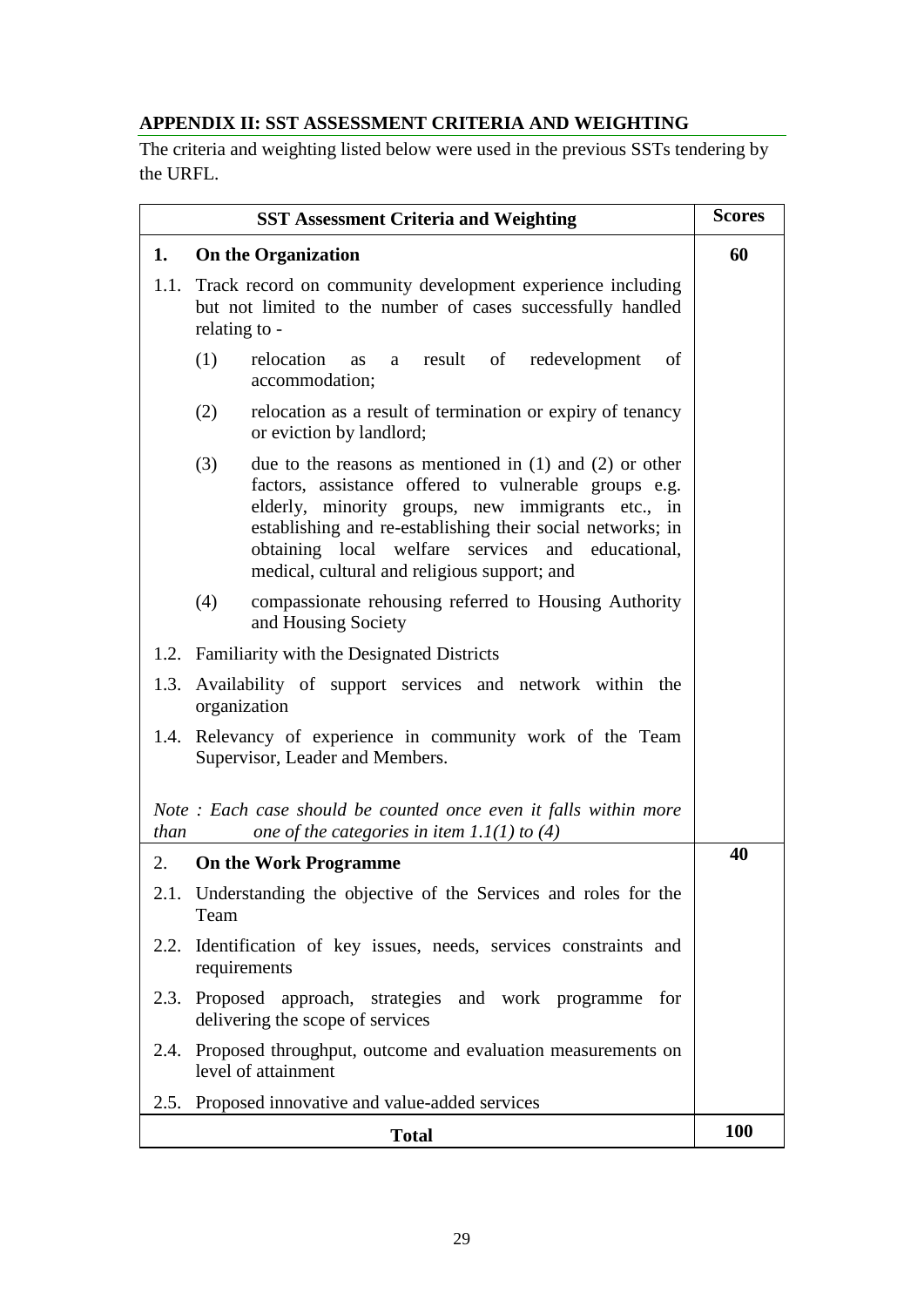We recommend to modify the Assessment Criteria by making it slightly more specific and to allow NGOs with no prior experience in SST still able to compete in the tender. Here is an example:

|    | <b>SST Assessment Criteria and Weighting</b>                                                                            | <b>Scores</b>    |
|----|-------------------------------------------------------------------------------------------------------------------------|------------------|
|    | <b>On the Organization</b>                                                                                              | 60%              |
| 1. | <b>Track Record</b>                                                                                                     |                  |
|    | For those with existing experience in providing SST                                                                     |                  |
|    | $\blacksquare$ Past Performance evaluated by URA <sup>16</sup>                                                          | Max 15           |
|    | $\blacksquare$ Past Performance evaluated by clients <sup>17</sup>                                                      | Max 15           |
|    | ■ Past Performance evaluated by URFL                                                                                    | Max 15           |
|    | For those without existing experience in providing SST                                                                  |                  |
|    | ■ NGO with experience in community work                                                                                 | 15               |
|    | ■ NGO with experience in providing integrated family<br>service centre services or integrated services in Tung<br>Chung | 15               |
| 2. | Familiarity with the dynamics of the district/project area                                                              | Max <sub>5</sub> |
| 3. | Other supporting services network within the district/project area                                                      | Max 5            |
| 4. | With other service experience in the NGO related to urban renewal<br>and/or housing issues.                             | Max <sub>5</sub> |
|    | <b>On the Proposed Work Programme</b>                                                                                   | 40%              |
| 5. | Understanding the objective of the Services and roles for the Team                                                      | Max 8            |
| 6. | Identification of key issues, needs, services constraints<br>and<br>requirements                                        | Max 8            |
| 7. | Proposed approach, strategies and work programme for delivering<br>the scope of services                                | Max 8            |
| 8. | Proposed throughput, outcome and evaluation measurements on<br>level of attainment                                      | Max 8            |
| 9. | Proposed innovative and value-added services                                                                            | Max 8            |

 $\overline{a}$ <sup>16</sup> Summary scores of URA on the relevant SST on the feedback form will be used for this purpose <sup>17</sup> This set of information will not be available in the first time of tendering. It is recommended that the

maximum mark for this item will be pro-rata allocated to the other evaluations by the URA and URFL.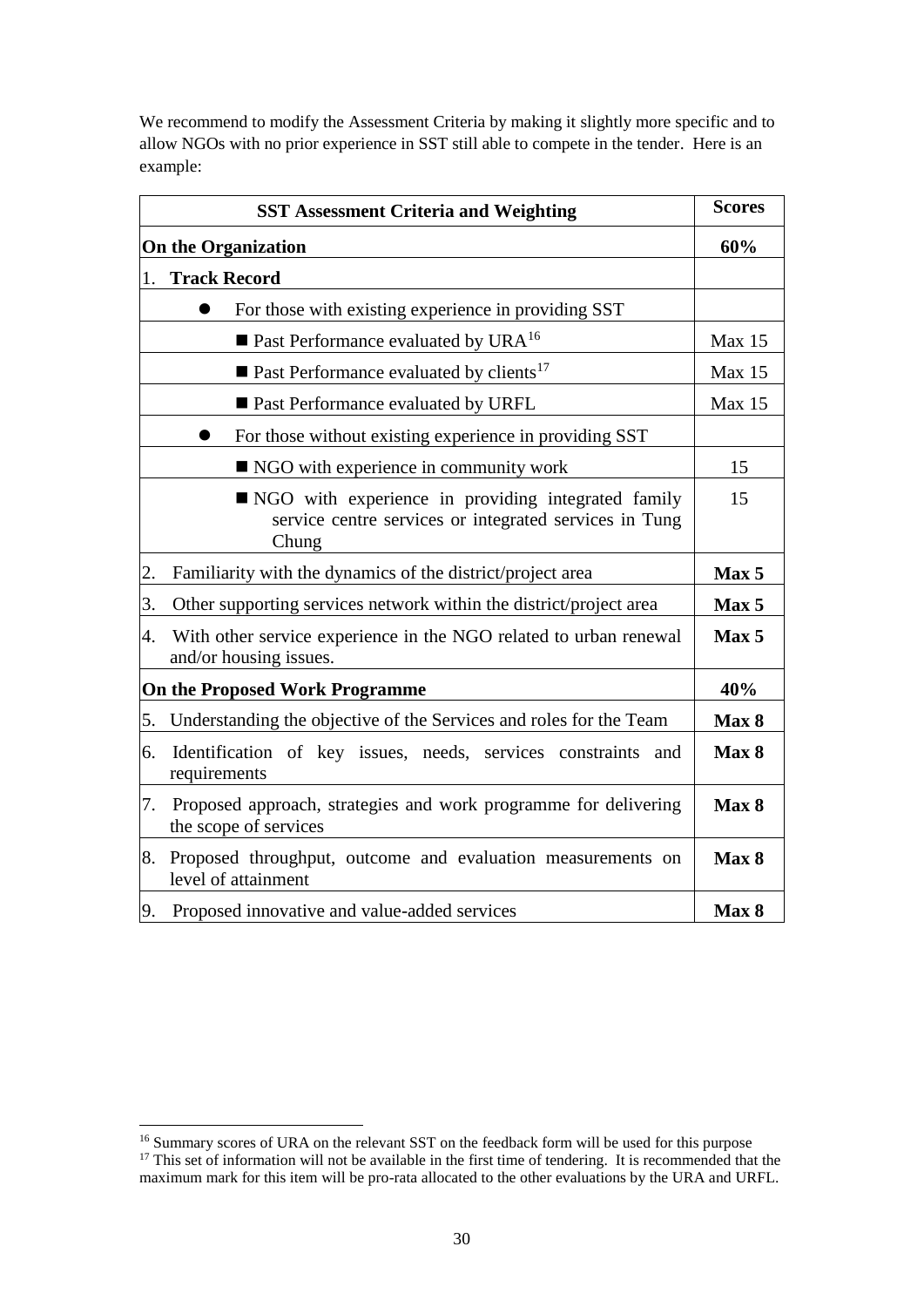# <span id="page-31-0"></span>**APPENDIX III: SUGGESTED SST QUARTERLY/ANNUAL REPORT FORM**

| Social Service Team     |       |     |
|-------------------------|-------|-----|
| Name of Agency          |       |     |
| URA project area(s)     |       |     |
| <b>Reporting Period</b> | From: | To: |

### **Establishing Contacts with Households**

| Number of households in project area(s)                                                        |  |
|------------------------------------------------------------------------------------------------|--|
| Number of households visits paid during the period                                             |  |
| Number of households with need assessment completed during the period                          |  |
| Number of households receiving continuous case work in the period                              |  |
| Number of households with all case work completed in the period                                |  |
| Number of households with all case work completed ever since (excluding<br>reopened case work) |  |
| Number of households still rejected SST service till end of period                             |  |
| Number of households not yet visited in project areas                                          |  |
| Summary of work done related to building relationship:                                         |  |

# **Referral Summary for cases referred by URA**

| Number of household cases referred by URA still active at the beginning of<br>period |  |
|--------------------------------------------------------------------------------------|--|
|                                                                                      |  |
| Number of household cases referred by URA during the period                          |  |
| Number of household cases referred by URA and closed during the period               |  |
| Number of case reports submitted to URA                                              |  |
| Number of household cases referred by URA still active at the end of the period      |  |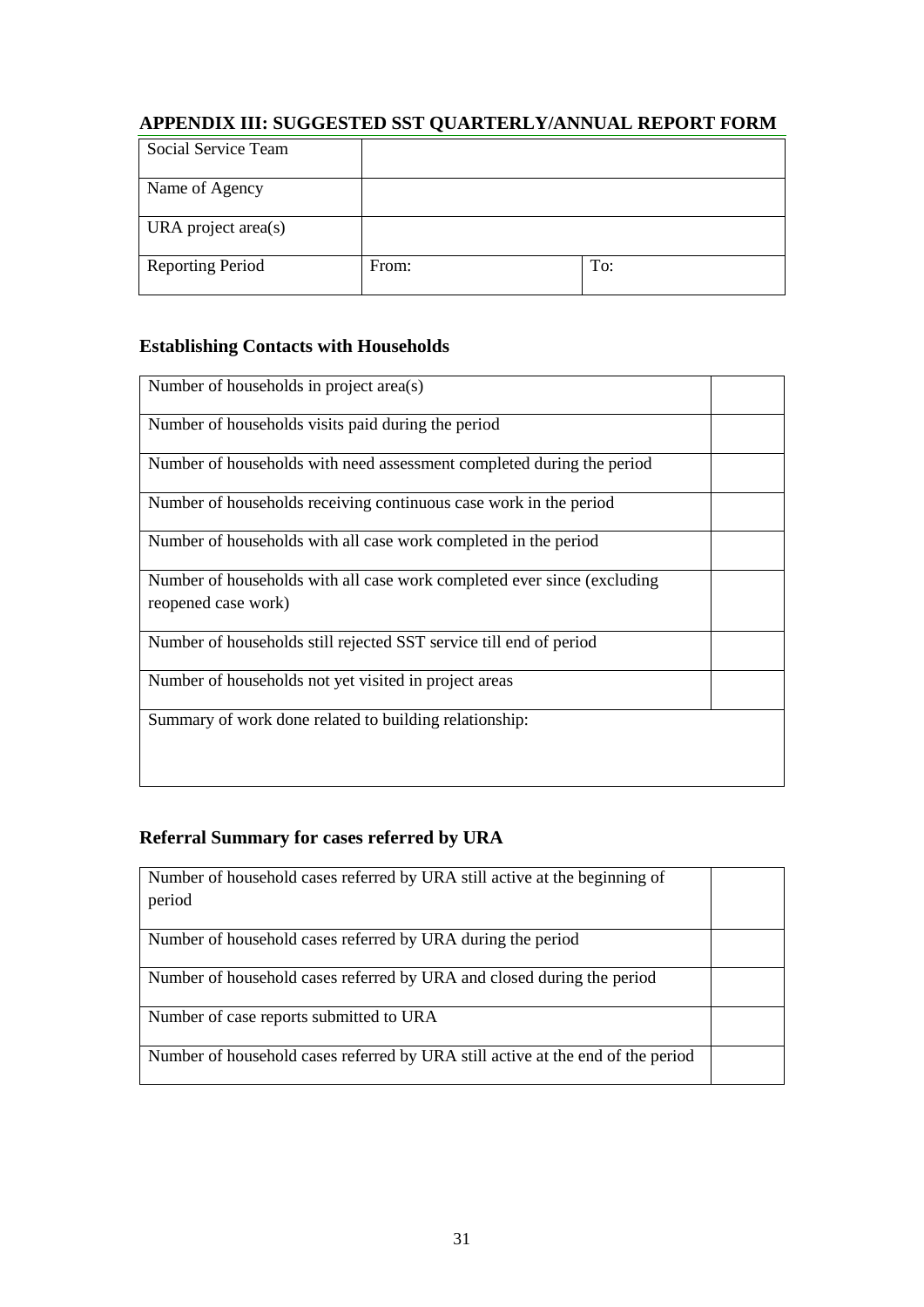# **Case work done during the period**

|                                                            | Number of household cases |               |               |           |  |
|------------------------------------------------------------|---------------------------|---------------|---------------|-----------|--|
| Nature of cases (broad                                     | At beginning              | Case opened   | Closed        | At end of |  |
| categories, see Annex I)                                   | of period                 | during period | during period | period    |  |
| Housing need                                               |                           |               |               |           |  |
| Personal social services                                   |                           |               |               |           |  |
| Social Security                                            |                           |               |               |           |  |
| Social network                                             |                           |               |               |           |  |
| <b>Education related services</b>                          |                           |               |               |           |  |
| Employment related                                         |                           |               |               |           |  |
| Health related services                                    |                           |               |               |           |  |
| Other services:                                            |                           |               |               |           |  |
| Summary of the work done related to progress of case work: |                           |               |               |           |  |

# **Summary Statistics of case closed during the period**

|                                                               | No. of cases |
|---------------------------------------------------------------|--------------|
|                                                               |              |
| Cases closed with objectives achieved                         |              |
| Cases closed before objectives achieved due to termination by |              |
|                                                               |              |
| service users                                                 |              |
| Cases closed due to change in need and circumstances          |              |
|                                                               |              |
| Cases closed after 6 months followed up period                |              |
|                                                               |              |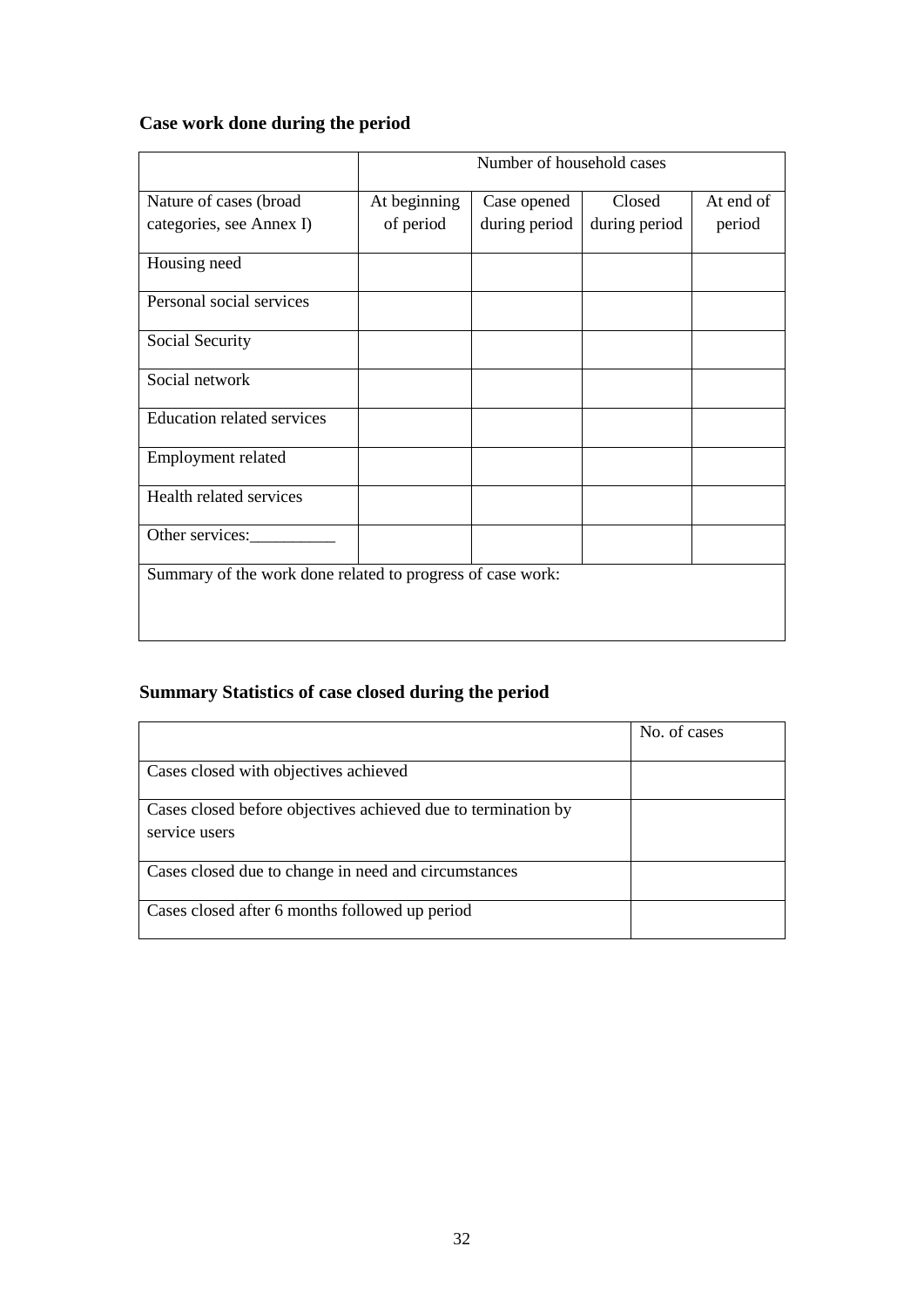# **Group and Community Work Services provided during the period**

| Name of   | Description of         | Number of group     | Members    | Number of    |
|-----------|------------------------|---------------------|------------|--------------|
| Group/    | work/activities during | meetings/           | registered | participants |
| Community | the period             | sessions/activities |            |              |
| Group     |                        | held during period  |            |              |
|           |                        |                     |            |              |
|           |                        |                     |            |              |
|           |                        |                     |            |              |
|           |                        |                     |            |              |
|           |                        |                     |            |              |
|           |                        |                     |            |              |
|           |                        |                     |            |              |
|           |                        |                     |            |              |
|           |                        |                     |            |              |

| Community                                                                              | Description of | <b>Members</b> | Number of    |
|----------------------------------------------------------------------------------------|----------------|----------------|--------------|
| programme/activities/meetings                                                          | activities     | registered     | participants |
| organized during the period                                                            |                |                |              |
|                                                                                        |                |                |              |
|                                                                                        |                |                |              |
|                                                                                        |                |                |              |
|                                                                                        |                |                |              |
|                                                                                        |                |                |              |
|                                                                                        |                |                |              |
|                                                                                        |                |                |              |
| Brief summary of work done at community level related to liaison, engagement, conflict |                |                |              |
| management, etc.                                                                       |                |                |              |
|                                                                                        |                |                |              |
|                                                                                        |                |                |              |
|                                                                                        |                |                |              |
|                                                                                        |                |                |              |

# (For Annual Report Only)

Summary review of work related to the Scope of Work spelt out in the Tender for SST service: